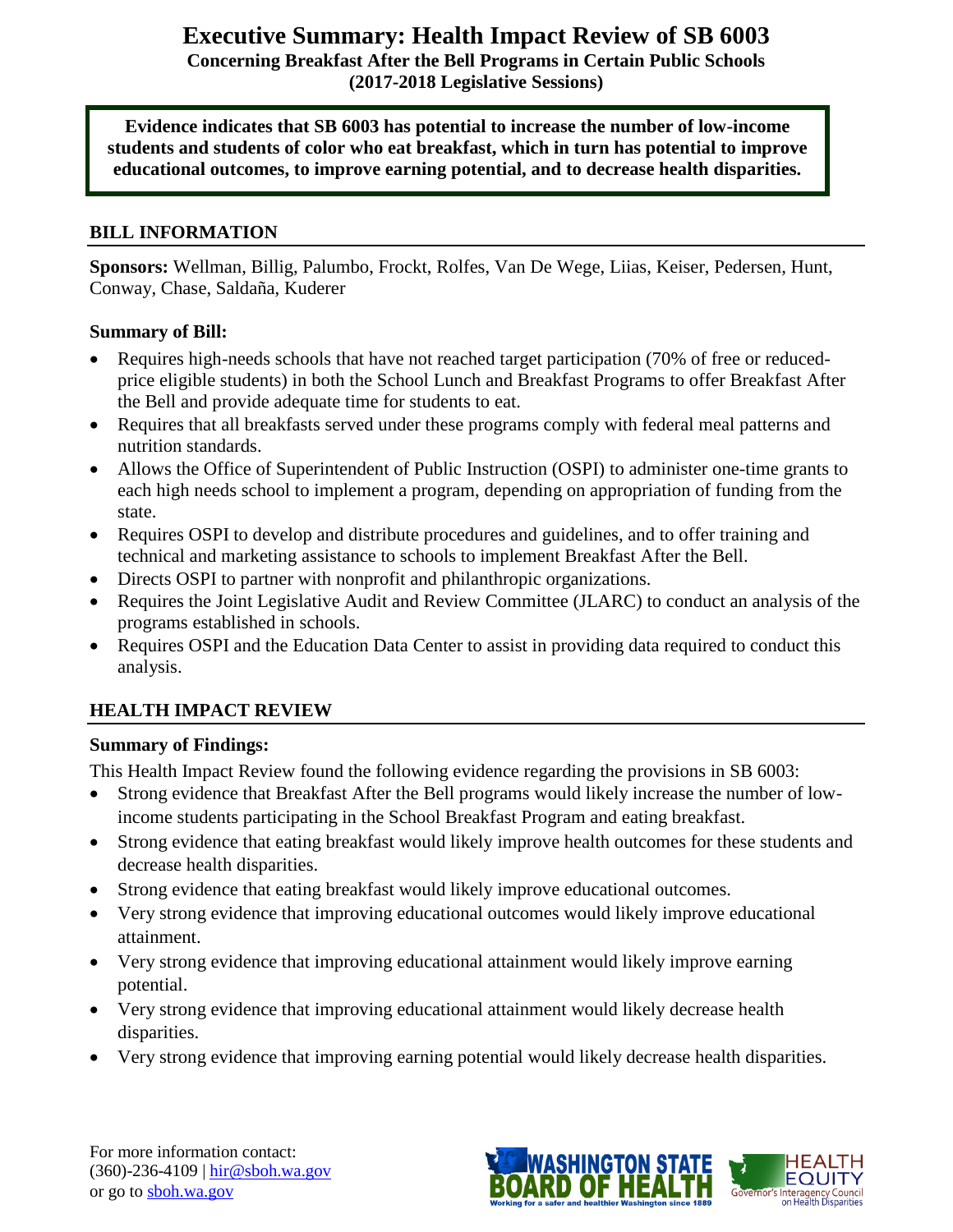# **Health Impact Review of SB 6003**

**Concerning Breakfast After the Bell Programs in Certain Public Schools (2017-2018 Legislative Sessions)**

# **January 11, 2018**

Staff Contact: Lindsay Herendeen

# **Acknowledgement**

We would like to thank the experts who provided consultation and technical support during this Health Impact Review and previous Health Impact Reviews related to this topic.

# **Contents**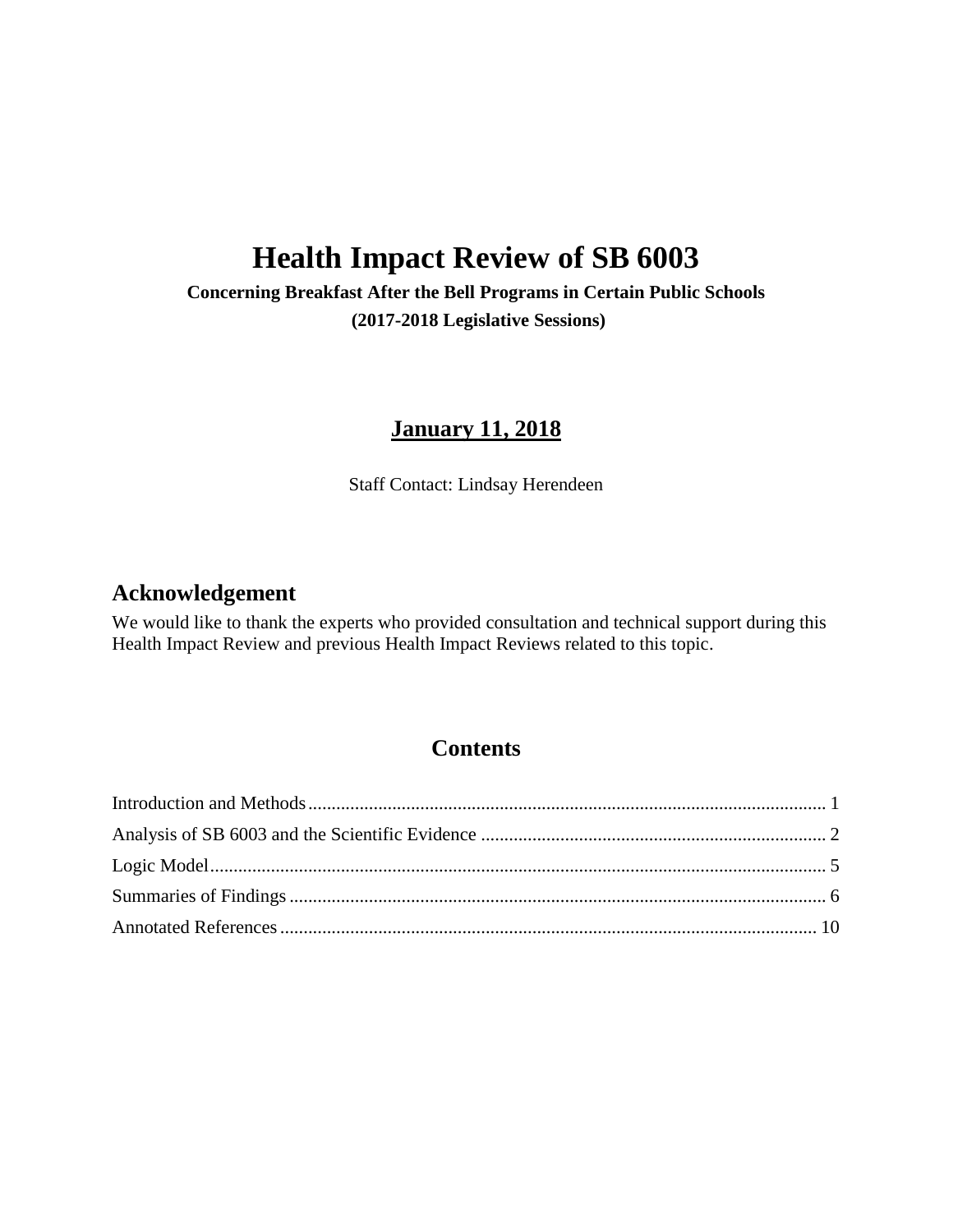# **Introduction and Methods**

<span id="page-2-0"></span>A Health Impact Review is an analysis of how a proposed legislative or budgetary change will likely impact health and health disparities in Washington State [\(RCW 43.20.285\)](http://apps.leg.wa.gov/rcw/default.aspx?cite=43.20.285). For the purpose of this review 'health disparities' have been defined as the differences in disease, death, and other adverse health conditions that exist between populations [\(RCW 43.20.270\)](http://apps.leg.wa.gov/rcw/default.aspx?cite=43.20.270). This document provides summaries of the evidence analyzed by State Board of Health staff during the Health Impact Review of Senate Bill 6003 [\(SB](http://app.leg.wa.gov/billsummary?BillNumber=1508&Year=2017) [6003\)](http://app.leg.wa.gov/billsummary?BillNumber=6003&Year=2017) from the 2017-2018 legislative sessions.

Staff analyzed the content of SB 6003 and created a logic model depicting possible pathways leading from the provisions of the bill to health outcomes. We consulted with experts and contacted stakeholders with diverse perspectives on the bill. State Board of Health staff can be contacted for more information on which stakeholders were consulted on this review and previous reviews on this topic. We conducted objective reviews of the literature for each pathway using databases including PubMed and Google Scholar.

The following pages provide a detailed analysis of the bill including the logic model, summaries of evidence, and annotated references. The logic model is presented both in text and through a flowchart (Figure 1). The logic model includes information on the strength of the evidence for each relationship. The strength-of-evidence has been defined using the following criteria:

- Not well researched: the literature review yielded few if any studies or only yielded studies that were poorly designed or executed or had high risk of bias.
- **A fair amount of evidence:** the literature review yielded several studies supporting the association, but a large body of evidence was not established; or the review yielded a large body of evidence but findings were inconsistent with only a slightly larger percent of the studies supporting the association; or the research did not incorporate the most robust study designs or execution or had a higher than average risk of bias.
- **Strong evidence:** the literature review yielded a large body of evidence on the relationship (a vast majority of which supported the association) but the body of evidence did contain some contradictory findings or studies that did not incorporate the most robust study designs or execution or had a higher than average risk of bias; or there were too few studies to reach the rigor of 'very strong evidence'; or some combination of these.
- **Very strong evidence:** the literature review yielded a very large body of robust evidence supporting the association with few if any contradictory findings. The evidence indicates that the scientific community largely accepts the existence of the association.

This review was subject to time constraints, which influenced the scope of work for this review. The annotated references are only a representation of the evidence and provide examples of current research. In some cases only a few review articles or meta-analyses are referenced. One article may cite or provide analysis of dozens of other articles. Therefore the number of references included in the bibliography does not necessarily reflect the strength-of-evidence. In addition, some articles provide evidence for more than one research question so they are referenced multiple times.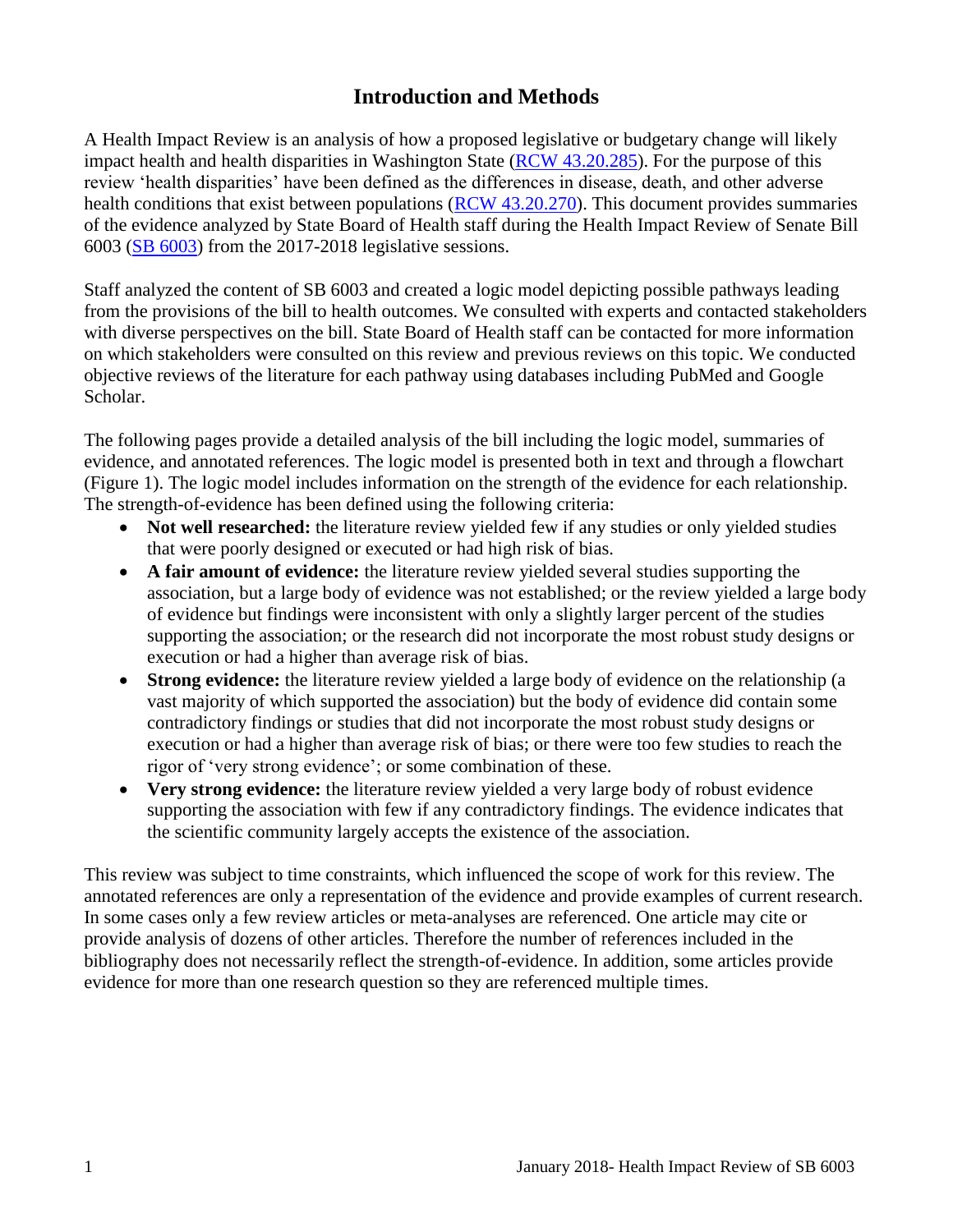# **Analysis of SB 6003 and the Scientific Evidence**

#### <span id="page-3-0"></span>*Summary of relevant background information*

- All public schools, nonprofit private schools, and Residential Child Care Institutions in the United States can participate in the federally funded National School Lunch and School Breakfast Programs.<sup>1</sup>
- Children from families with incomes at or below 130% of the federal poverty level receive free school meals. Children from families with incomes between 130% and 185% of the poverty level receive school meals at a reduced-price.<sup>1</sup>

#### *Summary of SB 6003*

- Requires high-needs schools that have not reached target participation (70% of free or reducedprice eligible students) in both the School Lunch and Breakfast Programs to offer Breakfast After the Bell and provide adequate time for students to eat.
- Requires that all breakfasts served under these programs comply with federal meal patterns and nutrition standards.
- Allows the Office of Superintendent of Public Instruction (OSPI) to administer one-time grants to each high needs school to implement a program, depending on appropriation of funding from the state.
- Requires OSPI to develop and distribute procedures and guidelines, and to offer training and technical and marketing assistance to schools to implement Breakfast After the Bell.
- Directs OSPI to partner with nonprofit and philanthropic organizations.
- Requires the Joint Legislative Audit and Review Committee (JLARC) to conduct an analysis of the programs established in schools.
- Requires OSPI and the Education Data Center to assist in providing data required to conduct this analysis.

#### *Health impact SB 6003*

Evidence indicates that SB 6003 has potential to increase the number of low-income students and students of color who eat breakfast, which in turn has potential to improve educational outcomes, to improve earning potential, and to decrease health disparities.

#### *Scope of this Health Impact Review*

Due to time limitations, this Health Impact Review does not focus on potential pathways leading from the provisions outlined in section 7 of SB 6003. Section 7 relates to grants that may be awarded for activities such as increasing awareness of and participation in school breakfast and lunch programs, improving the nutritional content of food, and promoting programs such as organic gardens that provide produce for school meals.

#### *Pathways to health impacts*

The potential pathways leading from the provisions of SB 6003 to decreased health disparities are depicted in Figure 1. There is strong evidence that Breakfast After the Bell programs increase participation in the School Breakfast Program and increase the number of students who eat breakfast, particularly among low-income students and students of color who are more likely to skip breakfast than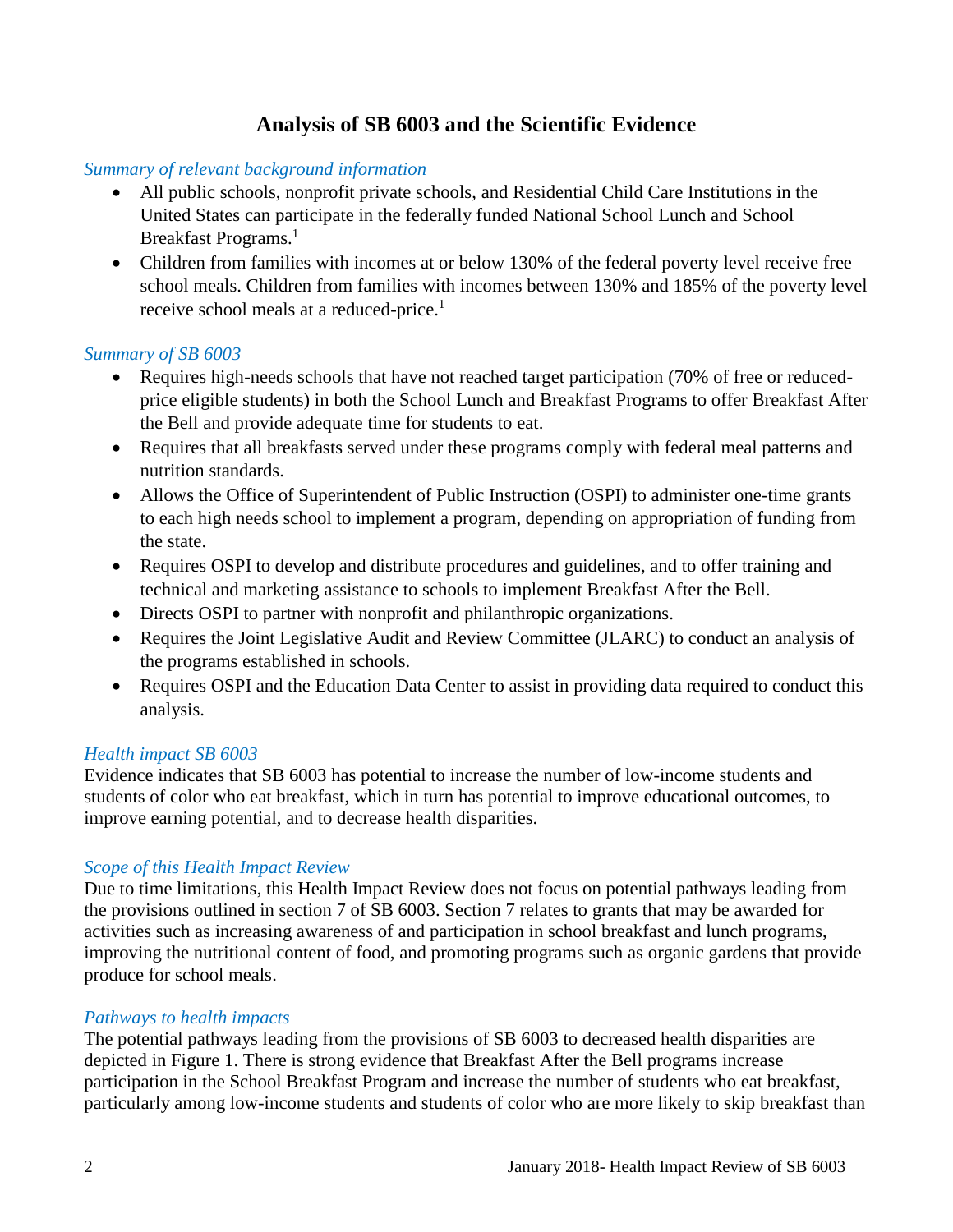their peers.2-15 There is also strong evidence that eating breakfast is directly associated with improved education<sup>[7,](#page-11-0)[16,](#page-14-0)[17](#page-15-0)</sup> and health outcomes.<sup>[12,](#page-13-0)[18-21](#page-15-1)</sup> In addition, the literature indicates that increased educational opportunities and outcomes are very strongly linked to increased educational attainment,  $2^{2-25}$  which in turn is very strongly associated with both improved health<sup>26-38</sup> and increased income<sup>[27](#page-18-0)[,39](#page-20-0)</sup> (which is also very strongly linked to improved health).<sup>[21,](#page-16-0)[26-28](#page-18-1)[,30](#page-19-0)[,35](#page-19-1)[,36](#page-20-1)[,40-45](#page-21-0)</sup> Because this bill specifically applies to students who are eligible for reduced-price lunch and to schools with large populations of students eligible for free and reduced-price meals it would likely have the greatest impact among low-income students. In addition, because schools in Washington with high percentages of low-income students also have higher percentages of students of color,<sup>9</sup> this bill could help increase the number of students of color who participate in school breakfast and lunch programs as well. Low-income students and students of color are more likely to experience health disparities  $9,46-49$  $9,46-49$  and therefore, increasing participation in school meals among these students has potential to decrease these disparities.

Due to time limitations we only researched the most direct connections between the provisions of the bill and decreased health disparities and did not explore the evidence for all possible pathways. For example, potential pathways that were not researched include:

- Evidence of how breakfast consumption impacts student behavior and discipline incidence and how discipline incidence relates to educational outcomes.
- Evidence for how eating breakfast at school impacts a family's financial stability.

# *Magnitude of Impact- Breakfast After the Bell*

This legislation could impact a large number of students in Washington as more than 20% of  $6<sup>th</sup>$  grade students, more than 30% of  $8<sup>th</sup>$  grade students, more than 37% of  $10<sup>th</sup>$  grade students, and nearly 39% of  $12<sup>th</sup>$  grade students reported skipping breakfast that morning on the 2012 Healthy Youth Survey.<sup>11</sup> In addition, evidence indicates that Breakfast After the Bell models have increased the participation of students in the School Breakfast Program, with the level of increase varying by the type of program and level of implementation. For example, one school which added a mobile breakfast cart and extended the morning cafeteria hours saw the average daily School Breakfast Participation increase by nearly 400% and the number of students who skipped breakfast at least once per week decrease by 8.7% following implementation of these programs. $10$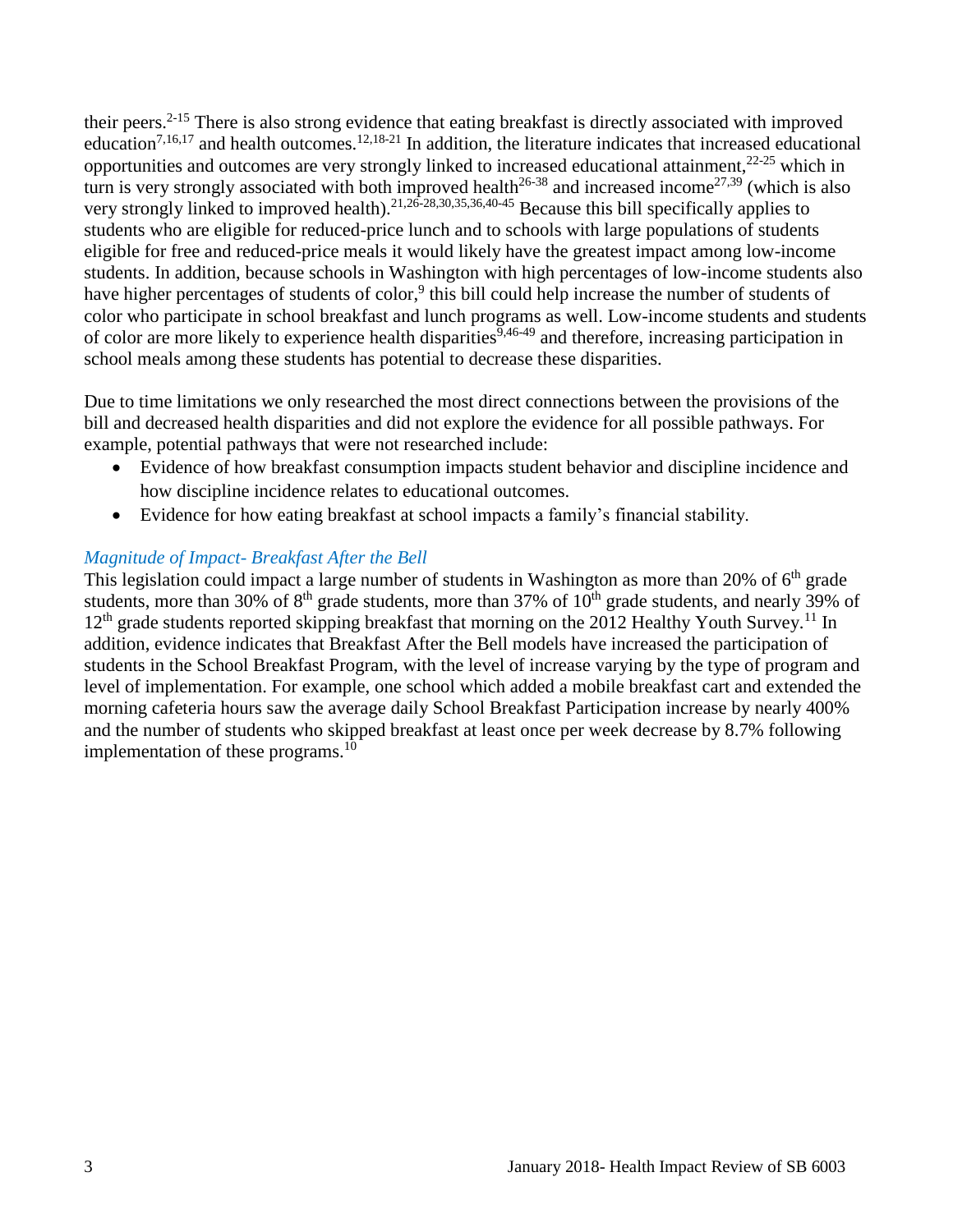# **Logic Model**

<span id="page-5-0"></span>



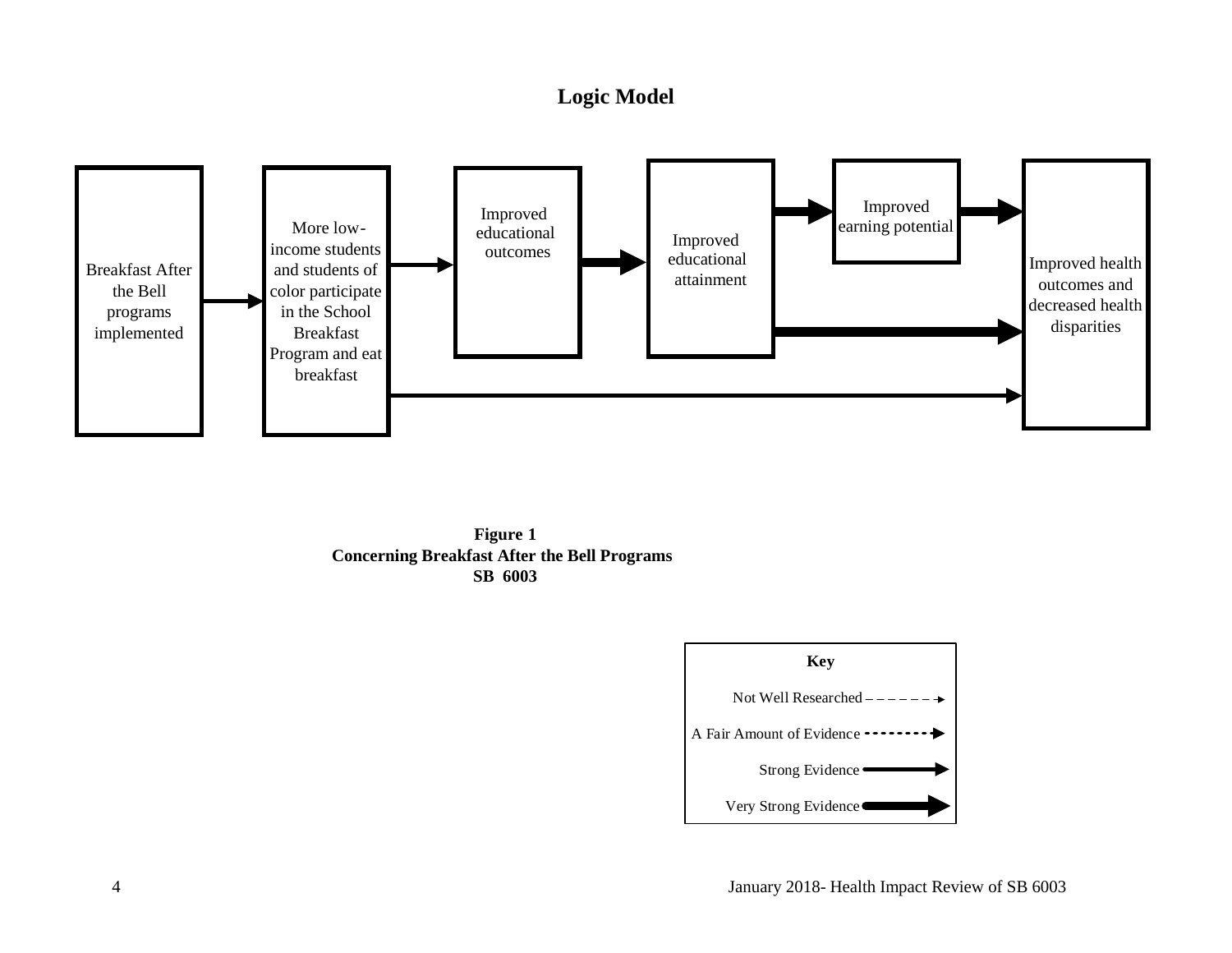# **Summaries of Findings**

#### <span id="page-6-0"></span>**Will implementing Breakfast After the Bell programs increase the number of low-income students and students of color who participate in the School Breakfast Program and who eat breakfast in Washington State?**

There is strong evidence that Breakfast After the Bell models such as Grab-and-Go, extended breakfast hours, and Breakfast in the Classroom increase participation in the School Breakfast Program and decrease the number of students who skip breakfast.<sup>[2](#page-9-0)[,4-8](#page-10-0)[,10](#page-12-1)[,12](#page-13-0)[,13](#page-13-1)[,15](#page-14-1)</sup> The language of SB 6003 specifically requires that schools with large populations of students eligible for free and reduced-price meals and with low percentages of these students participating in school meals offer Breakfast After the Bell, therefore this bill is more likely to increase breakfast participation among low-income students. Some evidence indicates that Breakfast After the Bell programs are more likely to increase breakfast participation for low-income students than for their higher income peers even within the same school,  $8,14$  $8,14$  so this positive effect may be enhanced for lowincome students in the schools where these programs are implemented. Similarly, a study evaluating school breakfast programs in New York City found that Breakfast in the Classroom programs increased breakfast participation and that schools with a higher percentage of students eligible for free or reduced-price meals, students of color, and students with Limited English Proficiency were more likely to implement the program.<sup>15</sup> Therefore, increases in breakfast participation most directly impacted students of greatest disadvantage. In addition, because schools in Washington with high percentages of low-income students also have higher percentages of students of color,<sup>[3,](#page-10-1)[9](#page-12-0)</sup> this bill could help decrease the number of students of color who skip breakfast as well. This is important because Washington state data indicate that students of color and American Indian/Alaska Native students were more likely than their white peers to report having skipped breakfast on the day of the Healthy Youth Survey.<sup>11</sup>

#### **Will increasing the number of low-income students who participate in the School Breakfast Program and eat breakfast in Washington improve health outcomes and decrease health disparities?**

There is strong evidence that eating breakfast is directly associated with improved health outcomes. We found evidence that eating breakfast is positively associated with a number of beneficial health outcomes such as healthy weight, lower fasting insulin, lower cholesterol, increased daily nutrient intake, and decreased hunger related health symptoms.<sup>[12](#page-13-0)[,18-20](#page-15-1)</sup> One review article found that the literature overall supports an association between eating breakfast and decreased rates of obesity, but that the literature yields inconsistent results.<sup>18</sup> In contrast the evidence shows a strong consistent link between eating breakfast and other health indicators such as adequate daily nutrient intake.<sup>[19,](#page-16-1)[20](#page-16-2)</sup> Recent studies have also evaluated the impact of Breakfast in the Classroom policies on student energy intake and weight gain, citing concerns that some students may eat "double breakfasts" (one at home and one at school) at schools with alternative breakfast policies and may therefore be at greater risk for overweight or obesity. Overall, these studies have found no evidence to support the concern that students participating in Breakfast in the Classroom consume excess calories or are at risk for excessive weight gain.<sup>[50,](#page-23-0)[51](#page-23-1)</sup>

Due to time limitations we focused this literature search specifically on the impacts of eating breakfast on health outcomes and did not expand the scope to include evidence on the impacts of food insecurity in general on health outcomes. Including publications on these additional aspects would likely further bolster the evidence for the link between eating breakfast and positive health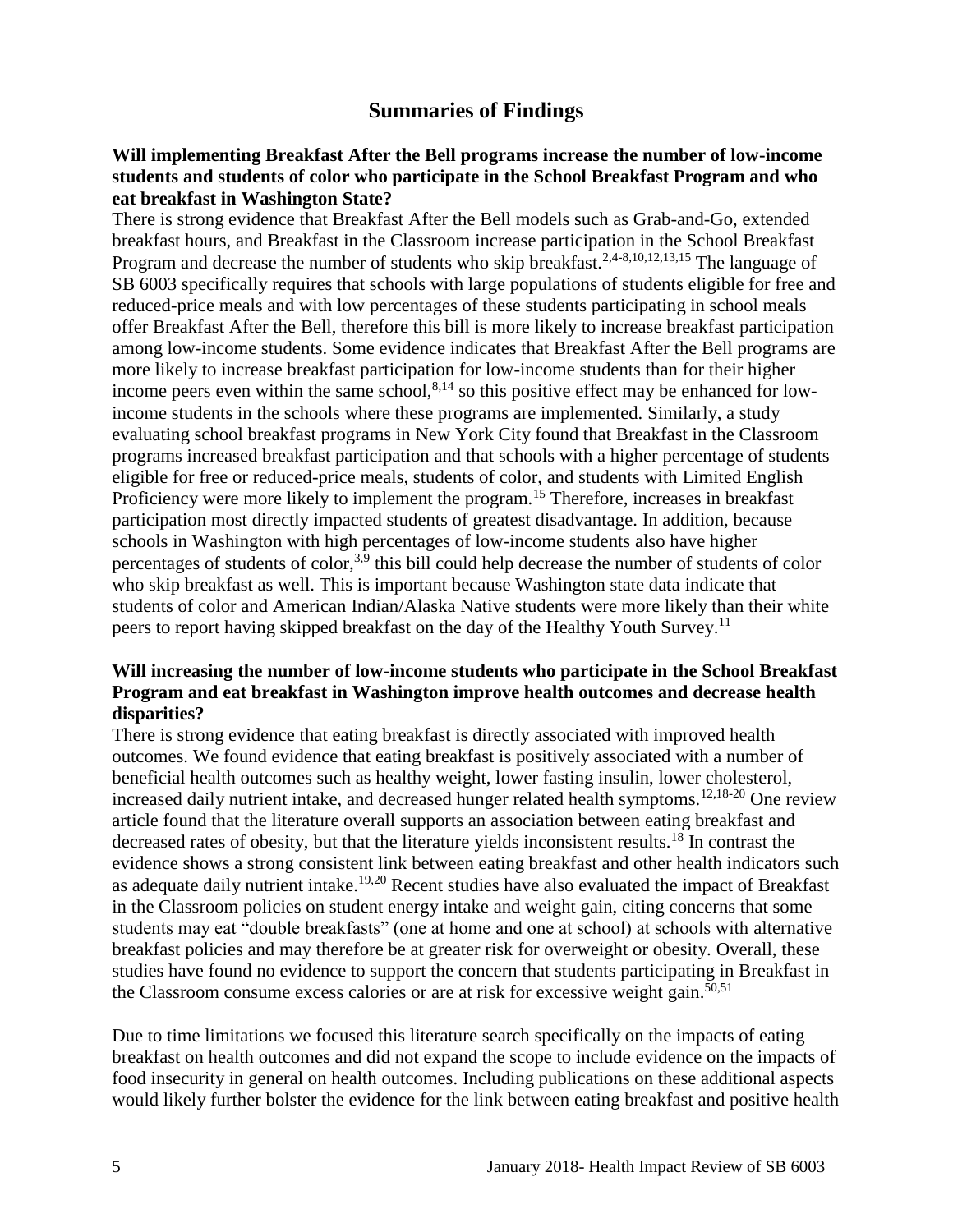impacts. Because the same students who experience disparities in access to breakfast are also experiencing health disparities,  $21$  improved health outcomes for these students has potential to decrease health disparities.

#### **Will increasing the number of low-income students who participate in the School Breakfast Program and eat breakfast in Washington improve educational outcomes?**

There is strong evidence that eating breakfast is associated with improved educational and cognitive outcomes such as better grades, achievement test scores, memory, punctuality, readiness to learn, classroom behavior, reading scores, fewer errors on attention tasks, and decreased dropout rates.<sup>[2,](#page-9-0)[16,](#page-14-0)[17](#page-15-0)</sup> The literature also indicates that these positive effects are more apparent in nutritionally vulnerable children, indicating that increasing access to breakfast may have a greater positive impact on low-income students. Access to breakfast may therefore work to narrow the opportunity gaps experienced by low-income students and students of color. There is also evidence that School Breakfast Programs are associated with improved attendance which may at least partially account for improvements in academic outcomes.<sup>[7,](#page-11-0)[16,](#page-14-0)[17](#page-15-0)</sup>

#### **Will improving educational outcomes improve educational attainment?**

There is very strong evidence that improved educational outcomes such as those linked to eating breakfast and lunch (e.g. higher grades and increased readiness to learn) are associated with higher educational attainment.<sup>22-25</sup> For example, one study found that low grades during primary school were predictive of not having completed a secondary education by age 20 or  $21.^{25}$  These links are well documented and because this connection is widely accepted, less time was dedicated to researching this relationship. In addition several measures of educational outcomes are innately indicative of education attainment (e.g. specific grades are required as a prerequisite for high school graduation—one measure of educational attainment) further supporting the strength-of-evidence for this relationship.

#### **Will improving educational attainment improve earning potential?**

There is very strong evidence for the connections between increasing educational attainment and increasing income as well as decreasing rates of unemployment. These links are well documented globally, and data indicate that these trends do exist in Washington state as well.<sup>[27](#page-18-0)[,39](#page-20-0)</sup> Because this connection is widely accepted, less time was dedicated to researching this relationship.

#### **Will improving earning potential improve health outcomes and decrease health disparities?**

There is very strong evidence that improving earning potential will improve health outcomes and decrease health disparities. There is a large body of robust evidence that supports the association between income, or socioeconomic position, and health.[21,](#page-16-0)[26-28](#page-18-1)[,30](#page-19-0)[,35](#page-19-1)[,36](#page-20-1)[,40-45](#page-21-0) Significant correlations exist between lower income and a number of health indicators including worse overall selfreported health, depression, stress, asthma, arthritis, stroke, oral health, tobacco use, women's health indicators, health screening rates, physical activity, and diabetes.<sup>[27](#page-18-0)[,28](#page-18-2)[,40](#page-21-0)[,43](#page-21-1)[,45](#page-22-1)</sup> Further, 2015 data indicate that age-adjusted death rates were higher in Washington census tracks with higher poverty rates.<sup>35</sup> Household income was also the strongest predictor of self-reported health status in Washington in 2016, even after accounting for age, education, and race/ethnicity.<sup>36</sup> Among children, evidence indicates that low socioeconomic status in the first five years of life has negative health outcomes in later childhood and adolescence including activity-limiting illness, parent-reported poor health status, acute and recurrent infections, increasing body mass index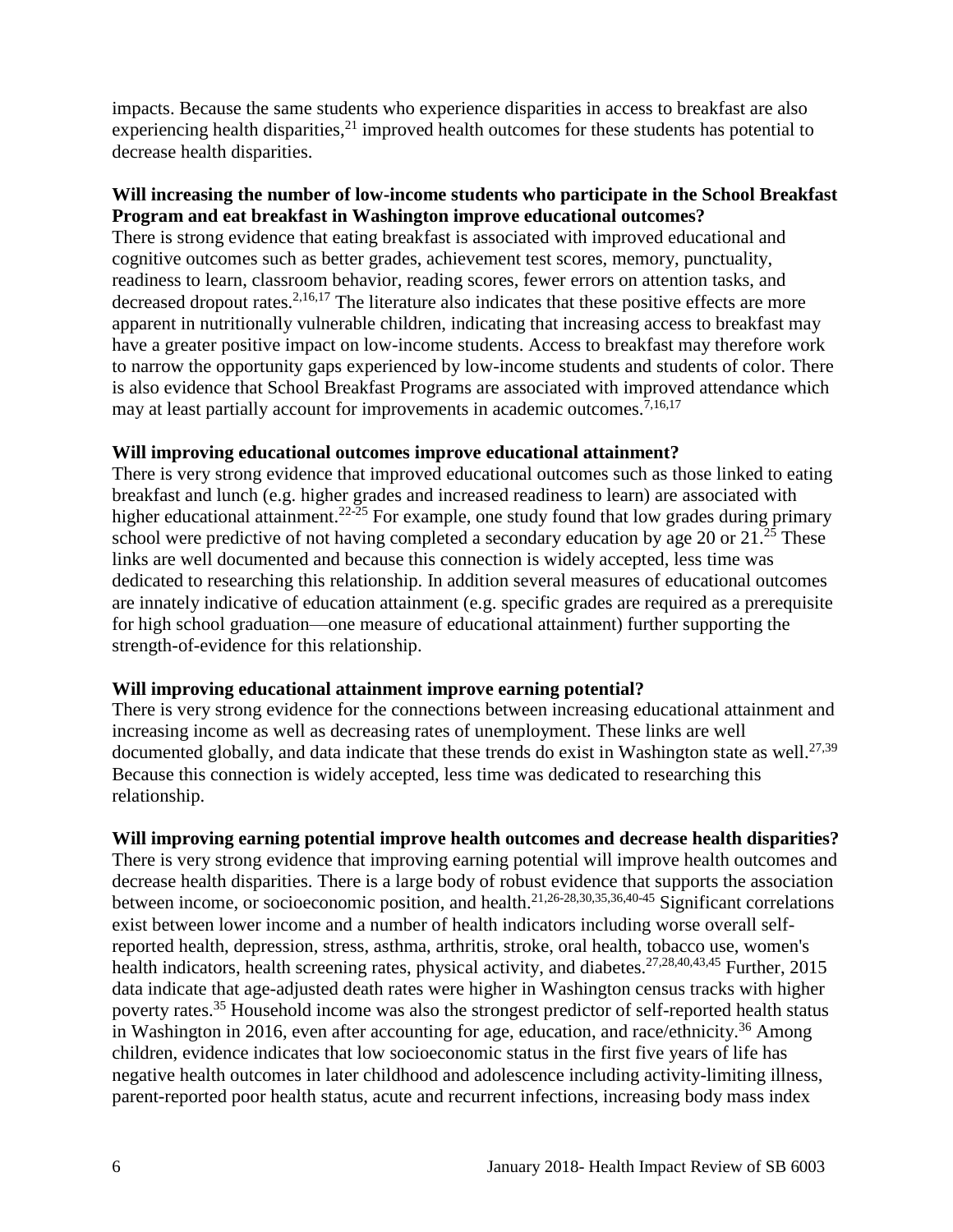(BMI), dental caries, and higher rates of hospitalization.<sup>44</sup> Finally, financial stress is also associated with adverse outcomes for families such as problem behavior in adolescents, interparental conflict, and parental depression.<sup>42</sup>

#### **Will improving educational attainment improve health and decrease health disparities?**

<span id="page-8-0"></span>There is very strong evidence that higher educational attainment is associated with better health. Data collected nationally and in Washington State indicate a correlation between higher educational attainment and positive health outcomes such as decreased rates of diabetes, oral health problems, tobacco use, inactivity, obesity, depression, and coronary heart disease. The correlation between health and education is observed even after controlling for income, which can also serve as a mediating factor.<sup>26-38</sup>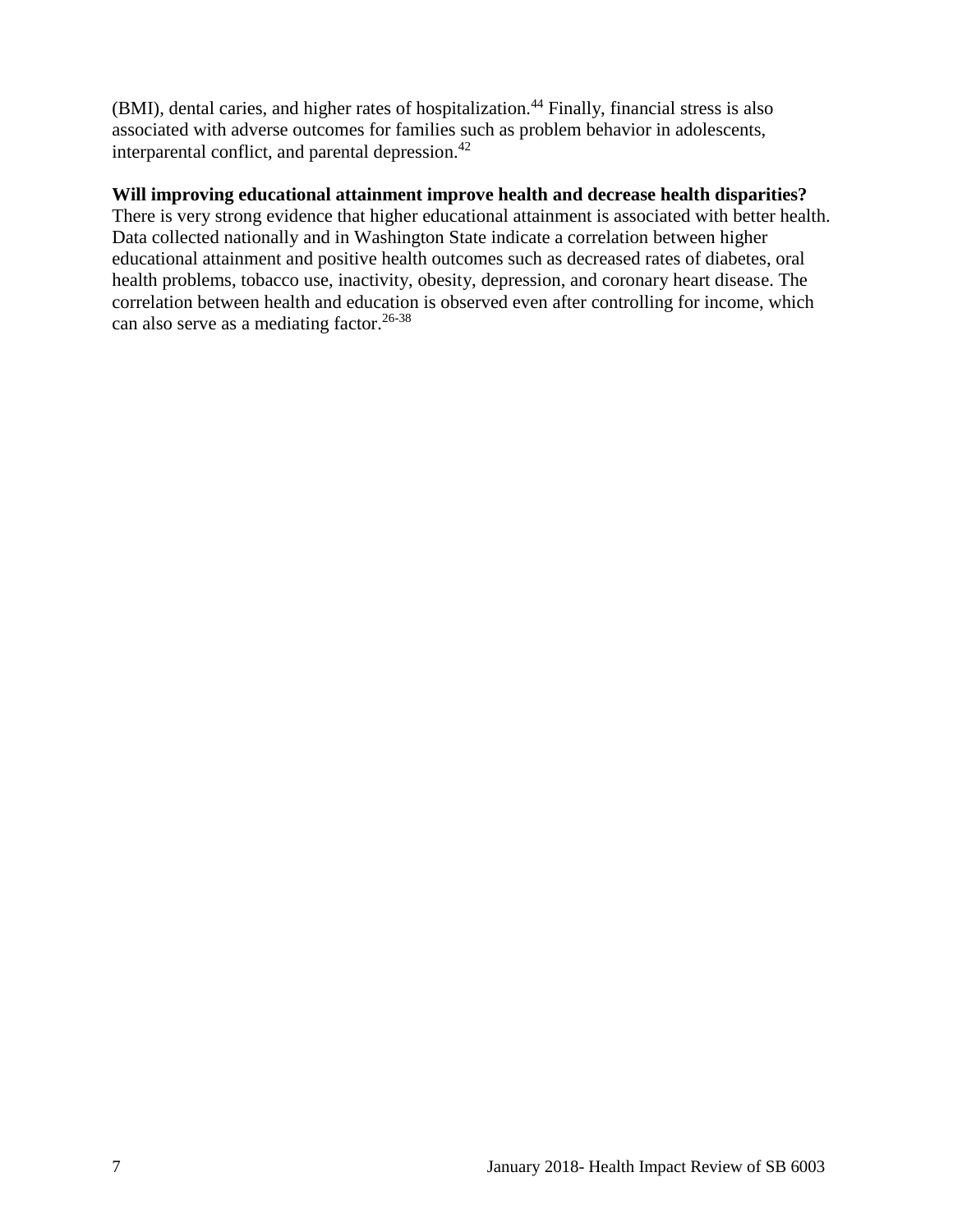#### **Annotated References**

### 1. **Levin Madeleine, Hewins Jessie. Universal Free School Meals: Ensuring that All Children Are Able to Learn. Sargent Shriver National Center on Poverty Law 2014.**

Levin et al. present an overview of the school meal participation, the importance of nutrition on academic achievement, and success stories from districts and states across the country that have implemented alternative meal delivery programs. The authors discuss research that indicates that nourished children are not only better test-takers and participants in school but they are also more likely to arrive on time, behave, have better attendance and be alert in class. Further, hungry children and teens are more likely to have lower math scores, repeat a grade, be suspended from school, and have altercations with their peers. School meal participants are more likely to consume fruit, vegetables, and milk and when meals are offered at no charge to students, a growing body of evidence indicates that school meal participation increases. The report continues on to discuss the various ways that schools have been able to implement universal free meals to their students, including through the community eligibility provision, and the success these schools have seen in increased participation. The authors conclude that school meal programs often help families stretch their limited resources further to ensure that their children can succeed in school and further efforts are needed to expand the uptake of free meal models and the use of community eligibility.

#### <span id="page-9-0"></span>2. **Anzman-Frasca Stephanie, Djang Holly Carmichael, Halmo Megan M., et al. Estimating Impacts of a Breakfast in the Classroom Program on School Outcomes.** *JAMA Pediatrics.* **2015;169(1):71.**

Anzman-Frasca et al. conducted a quasi-experimental study to estimate the impact of Breakfast in the Classroom (BIC) programs on School Breakfast Program participation, school attendance, and academic outcomes. The authors analyzed data from 257 schools implementing BIC programs and 189 schools without BIC programs within one large urban school district in the United States. Over 80% of students in the district were eligible for free or reduced-price school meals, and more than 70% of the students were Hispanic/Latino. After controlling for potential confounding factors, the authors found that schools with BIC programs had significantly higher rates of participation/higher meal counts in the School Breakfast Program and greater overall student attendance than schools without these programs. On average 73.3% of students in BIC schools participated in the School Breakfast Program compared to 42.9% of students in non-BIC schools. BIC programs were implemented in different months in each school with some schools having their programs operational by November and other schools having their programs running by March. As more BIC programs were implemented participation in the breakfast program increased, with 41.9% participation in the BIC schools in August 2012 increasing to 94.6% participation in May 2013. The respective rates for non-BIC schools were 46.4% and 43.4%. BIC schools also had attendance rates of 95.5% versus rates of 95.3% for non-BIC schools. This difference represents an additional 76 attended days per grade per month. The data did not reveal significantly different outcomes for BIC versus non-BIC schools in relation to achievement test scores. The measure of test scores may not have been timely as some of the schools did not implement their BIC programs until March.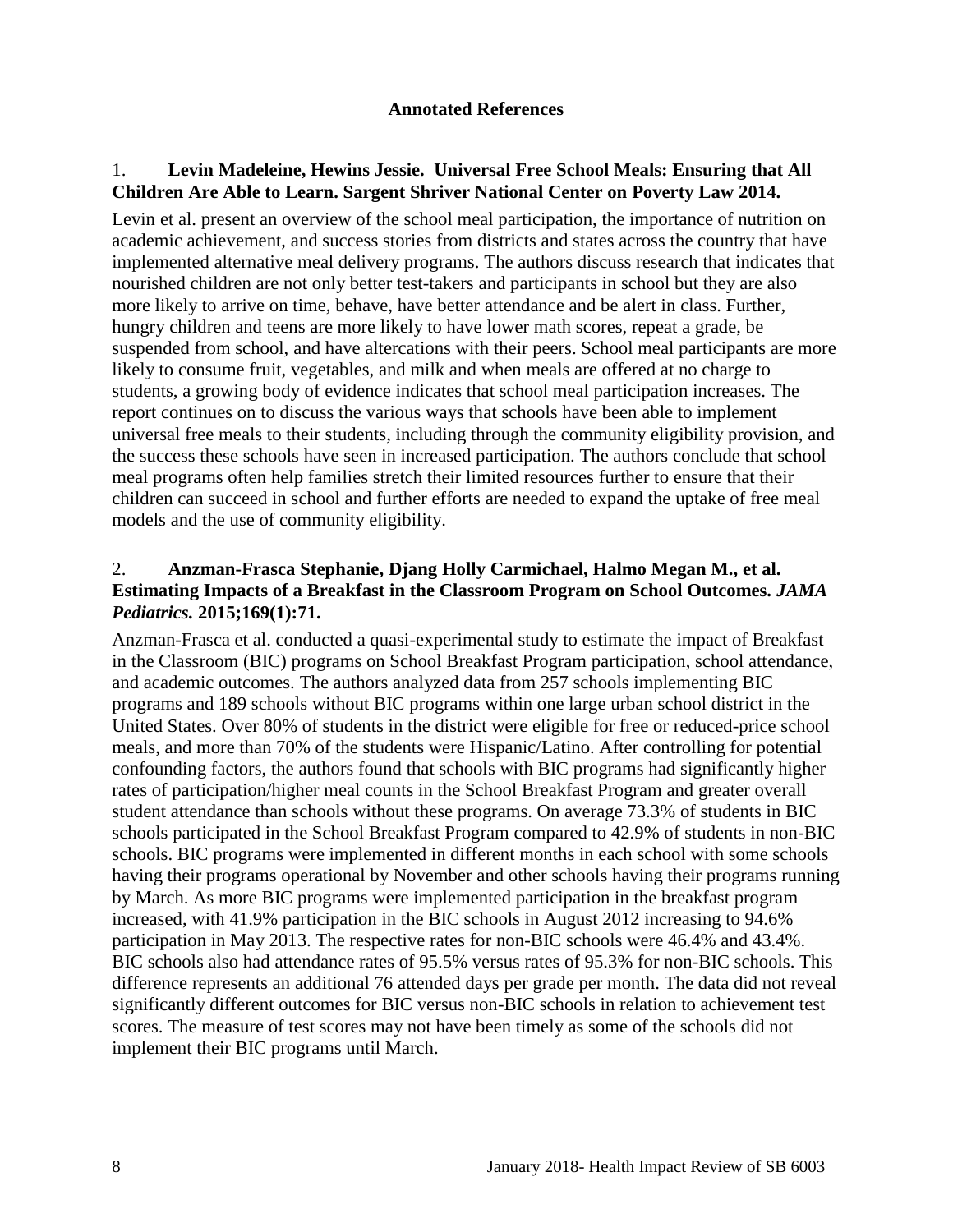# <span id="page-10-1"></span>3. **Aud S, Fox MA, KewalRamani A. Status of Trends in the Education of Racial and Ethnic Groups. Washington DC: National Center for Education Statistics; U.S. Department of Education; 2010.**

This report compiled national level school data and survey data from 2007, and was analyzed by US Department of Education staff. They found that nationally, Hispanic, Native American/Alaska Native, Native Hawaiian and other Pacific Islander, and African American children under 18 are more likely to be living in poverty than White, Asian, or mixed race children.

# <span id="page-10-0"></span>4. **Bartfeld J., Kim M. Participation in the School Breakfast Program: new evidence from the ECLS-K.** *The Social service review.* **2010;84(4):541-562.**

Bartfeld and Kim analyzed data from the Early Childhood Longitudinal Study—Kindergarten Cohort in order to determine predictors of participation in the School Breakfast Program. They analyzed parent survey data from wave 5 (third grade) collected in 2002. The primary analysis includes 6,680 children who attended schools with a School Breakfast Program. The authors found that the probability of participating in the School Breakfast Program increases if breakfast is served in the classroom or if the duration of the breakfast period increases. They also found that for students who ride the bus, as the length of time increases between when their bus arrives at school and their first class, participation in the School Breakfast Program also increases. The authors conclude that the "results strongly support the hypothesis that increasing the convenience of the School Breakfast Program leads to greater participation."

#### 5. **Bernstein LS, McLaughlin JE, Crepinsek MK, et al. Evaluation of the school breakfast program pilot project: Final report. Special nutrition programs. Report number cn-04-sbp. Nutrition assistance program report series. Alexandria, VA USDA, Food and Nutrition Service; 2004.**

In 1998 Congress authorized a three year (2000-2003) School Breakfast Program Pilot Project to evaluate the effects of providing universal free school breakfast in six districts across the United States. Control schools continued to offer the regular School Breakfast Program. Bernstein et al. found that schools offering universal free school breakfast saw an increase in participation in the School Breakfast Program in the first year of the pilot. However, schools that also offered breakfast in the classroom saw significantly larger increases in participation (from 27% in the base year to 66% the following year) compared to schools that did not offer breakfast in the classroom (from 17% in the base year to 28% the following year). The rate of participation in the control schools stayed relatively constant increasing from 20% to 21%.

### 6. **Morris Chad T., Courtney Anita, Bryant Carol A., et al. Grab 'N' Go Breakfast at School: Observations from a Pilot Program.** *Journal of Nutrition Education & Behavior.*  **2010;42(3).**

Morris et al. evaluated a two week Grab 'N' Go pilot program in a middle school where 48% of the student body qualified for free or reduced-price lunches. For this program school nutrition staff prepared sack breakfasts that were available in the cafeteria prior to the first class of the day. The first week these were provided free to all students while in the second week they were priced at the regular breakfast prices for free, reduced (\$0.30), and full price breakfast (\$1.10). The evaluation included field notes, focus groups, interviews with school staff, and student and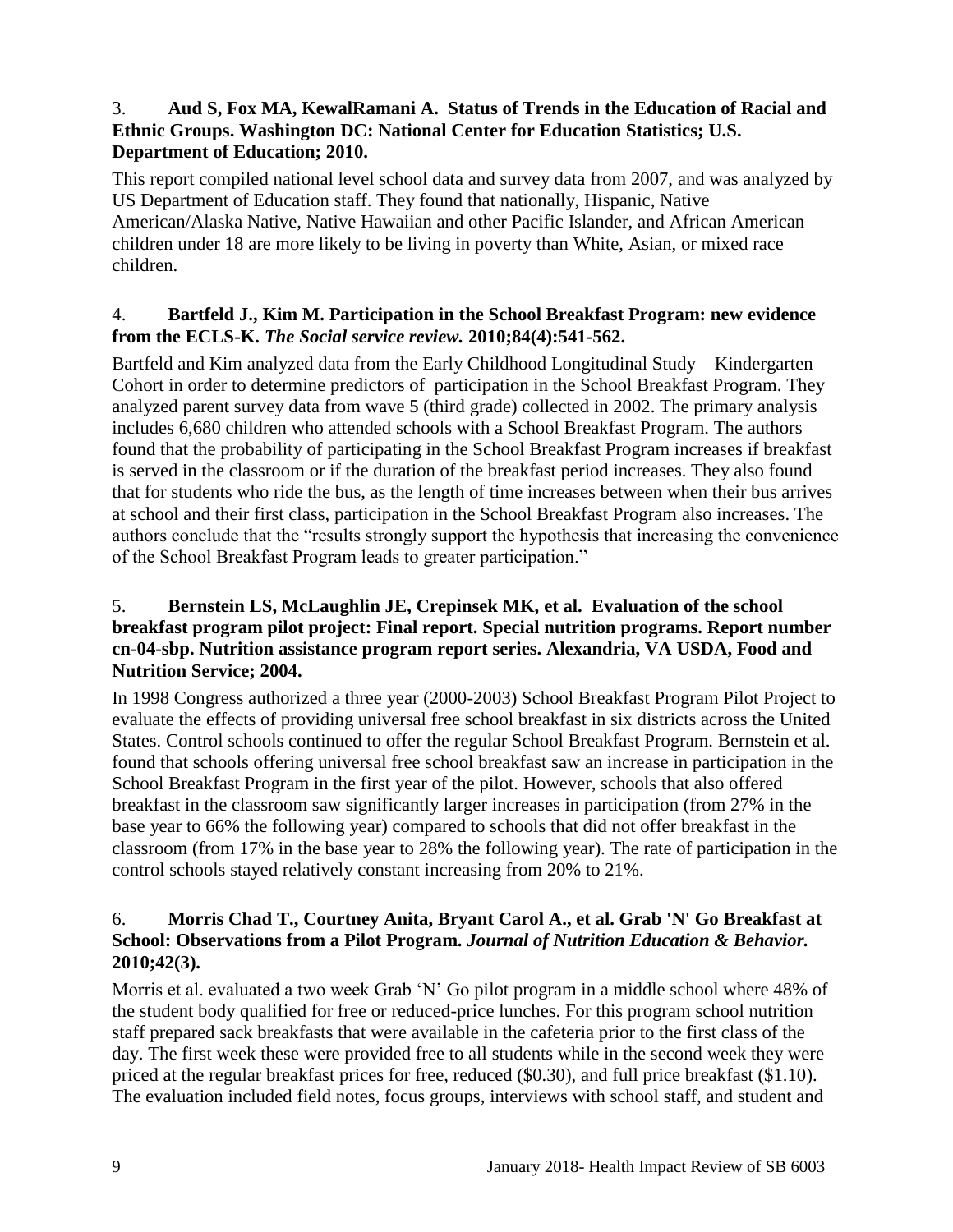teacher surveys. Forty-nine percent of the students surveyed who 'rarely ate breakfast' indicated that they had participate in the Grab 'N' Go meals. Sixty-six percent of surveyed students reported participating in the program, with 27% participating for all 10 days.

# <span id="page-11-0"></span>7. **Mosehauer K et al. The Future of School Breakfast: An Analysis of Evidence-Based Practices to Improve School Breakfast Participation in Washington State. Washington Appleseed; 2013.**

Mosehauer et al. analyzed 2013 Washington student School Breakfast Program participation data and found that districts with some schools using Breakfast after the Bell models had higher average participation rates among the target population (students eligible for free and reducedprice lunch) in the School Breakfast Program than districts only using traditional cafeteria models. For example, the districts using traditional models had participation rates for the target population of 49.85% while districts with some schools using traditional cafeteria models and some using Second Chance Breakfast had rates of 50.97%, districts with some schools using traditional models and some using Second Chance Breakfast or Grab 'N' Go had rates of 55.46%, and districts with some schools using traditional models and some using Second Chance Breakfast, Grab 'N' Go, and Universal Breakfast had rates of 77.47%. The report does not indicate if these rates are statistically significantly different. These data also indicate that lowincome students missed more days of school than their high-income counterparts, but that schools with higher participation in the School Breakfast Program by students eligible for free and reduced-price meals had smaller disparities in attendance between low and high-income students. Schools meeting national breakfast participation goals saw 40% fewer absences for low-income students than schools not meeting these goals. For example, in Auburn School District, low-income students at schools serving breakfast to 70% or more of the students eligible for free or reduced-price meals missed 1.7 more days of school each year than their higherincome peers, while free and reduced-price eligible students at schools serving less than 70% of the target population missed 3.62 days more than their peers. These are descriptive data only and do not account for potential confounding factors, however the authors did exclude students who were not enrolled in the same school for the entire year which reduces the risk of cross-over. This report also indicates that in Washington, low-income students who experience greater food insecurity missed 1 to 5 more days of school per year than their counterparts.

### <span id="page-11-1"></span>8. **Nanney Marilyn S., Olaleye Temitope M., Wang Qi, et al. A pilot study to expand the school breakfast program in one middle school.** *Behav. Med. Pract. Policy Res. Translational Behavioral Medicine : Practice, Policy, Research.* **2011;1(3):436-442.**

Nanney et al. conducted a cohort study to evaluate the impact of a Grab 'N' Go School Breakfast Program meal that was delivered in the hallway and eaten in the classroom. The program was implemented in a classroom in Minneapolis, Minnesota with sixth grade students (n=239) for six weeks in 2010. The researchers analyzed School Breakfast Program participation data and preintervention BMI as well as data from post intervention student and teacher surveys and researcher observations. The response rate for the student survey was 83.9% and the teacher survey response rate was not reported. One hundred percent of teacher respondents indicated that the meals were not messy or disruptive and that the student behavior was overall excellent or good. The authors found a significant increase in School Breakfast Program participation during the intervention—with an average increase in participation of 0.47 days per week. This increase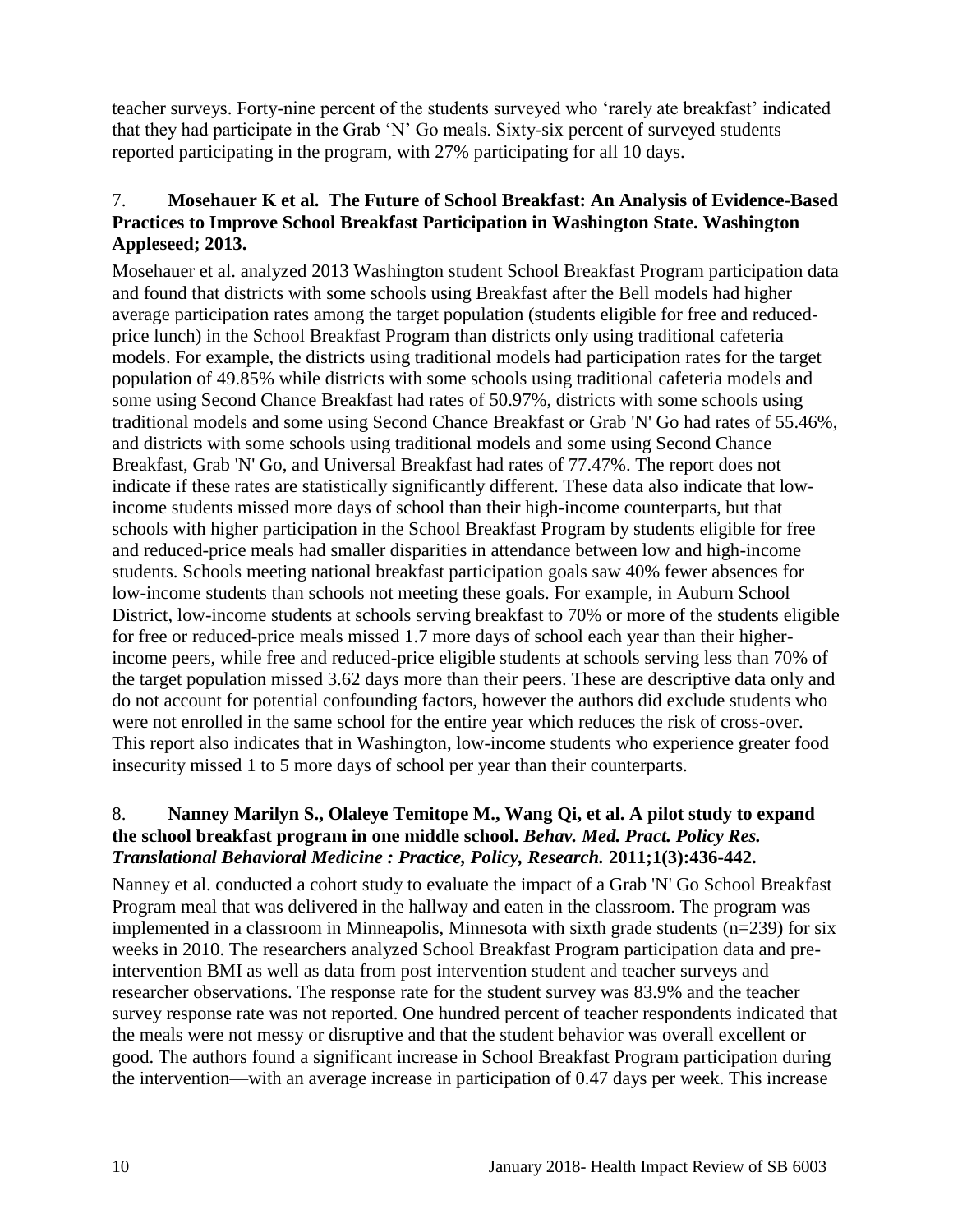was stronger for students who received fee and reduced price lunches (increase of 0.63 days per week) compared to full paid students (increase of 0.29 days per week).

# <span id="page-12-0"></span>9. **Student Enrollment Demographic Data 2014; Available at:**

# **[http://reportcard.ospi.k12.wa.us/DataDownload.aspx.](http://reportcard.ospi.k12.wa.us/DataDownload.aspx) Accessed November 13, 2016.**

These recent Washington state data indicate that school districts that serve high percentages of students eligible for free and reduced-price lunch also tend to serve high percentages of students of color. Although the relationship is not true for every district, the trend is apparent when looking at data for all of the districts combined.

# <span id="page-12-1"></span>10. **Olsta Julia. Bringing Breakfast to Our Students: A Program to Increase School Breakfast Participation.** *Journal of School Nursing.* **2013;29(4):263-270.**

Olsta evaluated the impact of a program extending breakfast cafeteria hours and providing a mobile cart that served a complete school breakfast during students' morning study hall classes. This study was conducted in a public high school in a Midwestern suburban area in the 2010- 2011 school year. This school held a morning study hall in the cafeteria. The student body was made up of approximately 28% low-income students and 43% students of color. Before implementing the program the school's Wellness Team collected a baseline survey as a needs assessment from students enrolled in physical education (PE) classes (n=1,405) which had a response rate of 86%. Following implementation of both the food cart and the extended breakfast hours the school saw an increase in average daily school breakfast participation of nearly 400% by the end of the school year. The school Wellness Team conducted a follow-up survey in the spring of 2011 with current students enrolled in PE classes (n=826) with a response rate of 49%. These were not the same students who took the baseline survey. The survey data indicated that the percentage of students who reported that they had skipped breakfast at least once per week was 8.7% lower when compared to the baseline survey. This research did not include a comparison group. This study was partially supported by a grant from the Midwest Dairy Council so there is potential for a conflict of interest.

# 11. **QxQ Analysis. 2012; Available at: [http://www.askhys.net/Analyzer.](http://www.askhys.net/Analyzer) Accessed.**

Washington State Healthy Youth Survey data from 2012 indicate that among 6th , 8th, 10th, and 12th grade respondents students of color and American Indian/Alaska Native (AI/AN) students were more likely to report having gone without breakfast on the day of the survey than their white peers. Although these disparities did not reach significance in every grade for each race/ethnicity classification, the rates of skipping breakfast were significantly higher than those for white students for the following: 6th grade AI/AN and Hispanic students as well as those that self-reported their race/ethnicity as "multiple" or "other"; 8th AI/AN, black, and Hispanic students as well as those reporting their race/ethnicity as "multiple" or "other"; and 10th grade AI/AN and Hispanic students; and 12th grade black and Hispanic students. High percentages of students from every grade reported skipping breakfast. These rates reached as high as 49.5% (95% CI 39.5-59.5%) for AI/AN 10th graders. The percentage of students who skipped breakfast in 6th, 8th, 10th, and 12th grade (all racial ethnic groups combined) were  $20.2\% \pm 2.0\%$ , 31.7%  $\pm 2.0\%$ , 37.1% $\pm 2.3\%$ , and 38.5%  $\pm 2.5\%$  respectively.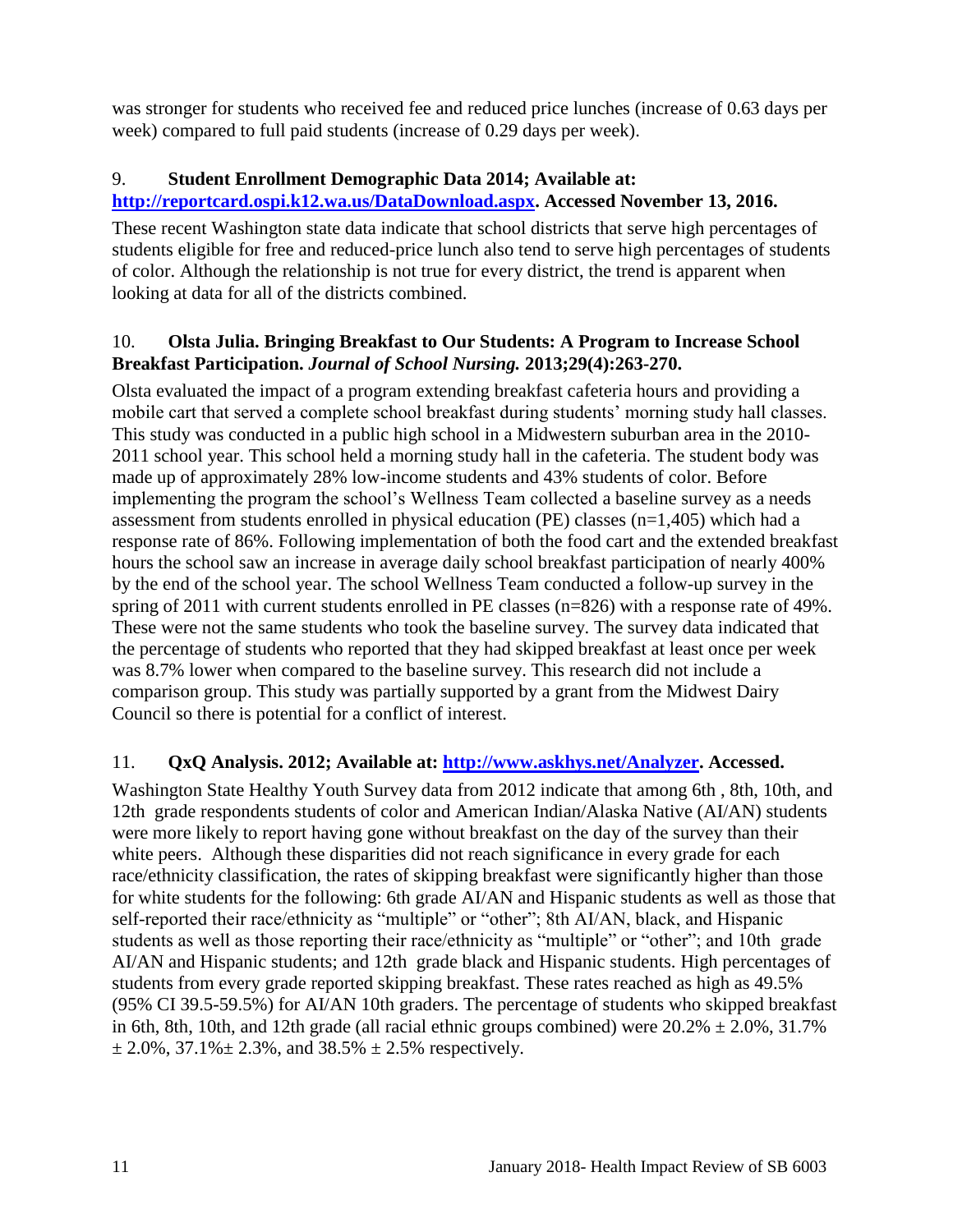### <span id="page-13-0"></span>12. **Sweeney Nancy M., Tucker Joanne, Reynosa Brenda, et al. Reducing Hunger-Associated Symptoms: The Midmorning Nutrition Break.** *The Journal of School Nursing.*  **2006;22(1):32-39.**

Sweeney et al. evaluated the impact of a 9:00 AM Nutritional Break one academic year after its implementation in an inner-city high school. A baseline survey of the high school students (n=846) indicated that 57% of the respondents had not eaten breakfast on the day of the survey despite the universal free breakfast program offered at the school (response rate not noted). Following the intervention researchers collected 590 student surveys (71% response rate) and 46 staff surveys (33% response rate). Students reported a 36% participation rate in the before-school on campus breakfast while 69% of students reported participating at least one day per week in the Nutrition Break. The authors also found that as participation in the Nutrition Break increased, students reported a significant decrease in several huger-related symptoms (i.e. inability to focus, tiredness, stomachache, and midmorning hunger), although participation in the Nutrition Break only accounted for small percentages in the variation. Seventy-four percent of the staff members who responded to the survey indicated that the Nutrition Breaks had a positive effect on students such as improved performance, students being more alert, energetic, motivated and refreshed after the Break and that hunger was no longer an issue during class. Thirty-five percent of staff responded that the Break had negative impacts such as sugar rushes following the Break and sugar crashes later in the day.

# <span id="page-13-1"></span>13. **Van Wye G., Seoh H., Adjoian T., et al. Evaluation of the New York City breakfast in the classroom program.** *American journal of public health.* **2013;103(10):59-64.**

Van Wye et al. conducted a cross-sectional survey of third through fifth grade students attending schools in New York City in nine schools providing Breakfast in the Classroom (BIC) programs and in seven geographically and demographically matched randomly selected control schools. All students in the BIC and control classrooms were surveyed on what and where they had eaten that morning (n=2,289) with a 98% response rate. Both control and intervention schools offered universal free breakfast. Students in BIC classrooms were significantly less likely to report having skipped breakfast (8.7%) compared to students in the control classrooms (15.0%). While BIC students were more likely to report eating in more than one location (e.g. home and in the classroom) than control students, there were no significant differences between the two groups in consumption of fruits and vegetables, candy, doughnuts, chips, or sugary drinks. BIC students ate an estimated 95 calories more in the morning compared to control students. Among students offered BIC, those actually eating BIC consumed an estimated 151 more calories than students in control schools. The authors indicate that while the data support that BIC decreased the number of students skipping breakfast, it was also associated with an increase in caloric consumption that may be above what is needed. They also note that because the BIC programs were relatively new it is possible that as they are normalized students will be less likely to eat breakfast at more than one location.

### <span id="page-13-2"></span>14. **Larson N., Wang Q., Grannon K., et al. A Low-Cost, Grab-and-Go Breakfast Intervention for Rural High School Students: Changes in School Breakfast Program Participation Among At-Risk Students in Minnesota.** *J Nutr Educ Behav.* **2017.**

Larson, et. al. (2017) evaluated the impact of a Grab-And-Go program on School Breakfast Program participation at eight high schools in Minnesota. Data were based on outcomes from Project BreakFAST, a group-randomized trial to increase School Breakfast Participation in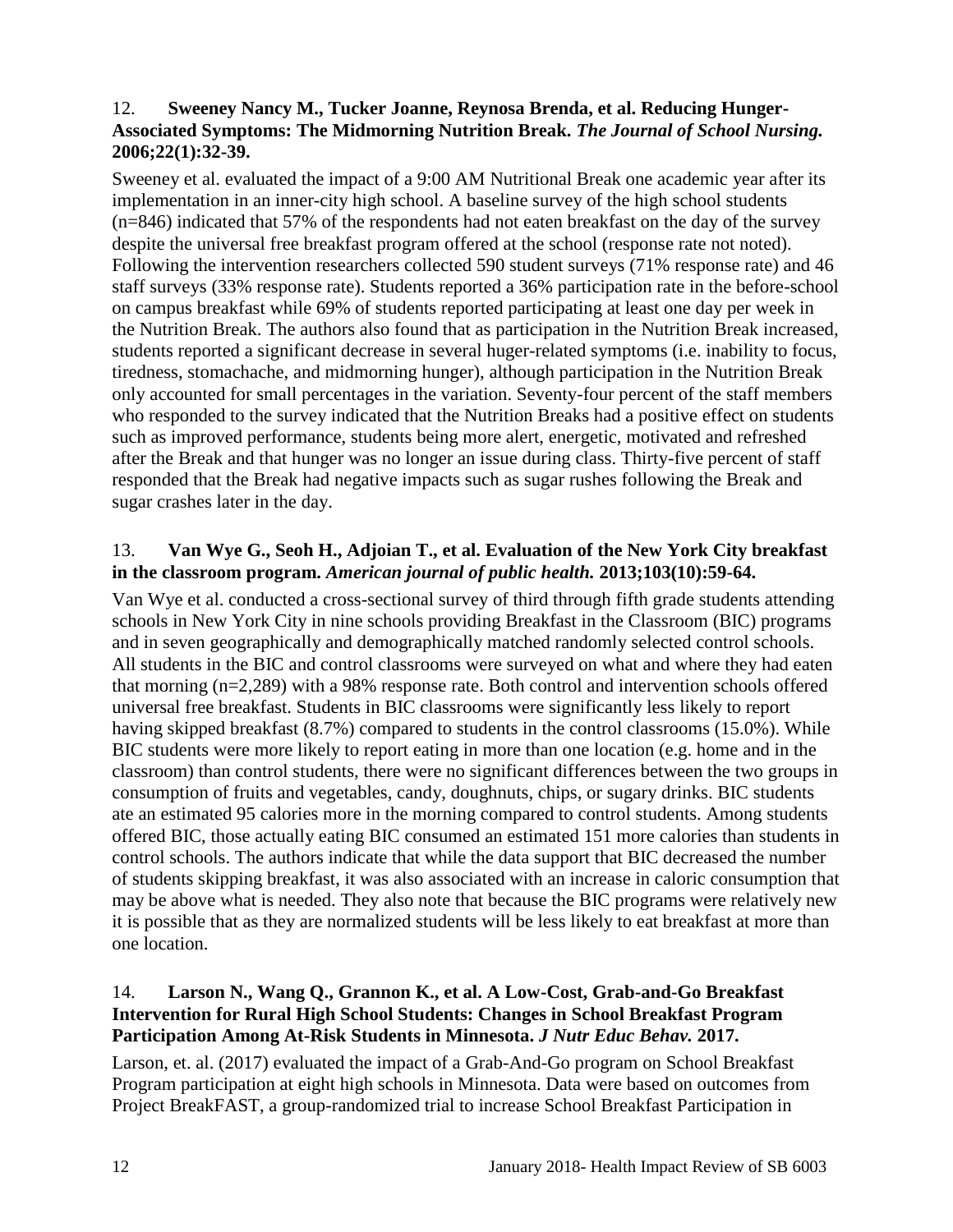Minnesota high schools. For this study, 16 schools were selected and randomized to implement the full Project BreakFAST intervention or just the Grab-And-Go component. The authors concluded that the Grab-And-Go component alone increased participation by 13.9% to 30.7% among students eligible for free or reduced-price meals, and by 4.3% to 17.2% for non-elgibile students. Overall, participation in the School Breakfast Program due to Grab-And-Go increased across all student groups, regardless of eligiblity for free and reduced-price meals, race, or ethnicity.

#### <span id="page-14-1"></span>15. **Corcoran Sean P., Elbel Brian, Schwartz Amy Ellen. The Effect of Breakfast in the Classroom on Obesity and Academic Performance: Evidence from New York City.** *Journal of Policy Analysis and Management.* **2016;35(3):509-532.**

Corcoran, et. al. (2016) looked at the impacts of a Breakfast in the Classroom program in New York City. They examined the impact of Breakfast in the Classroom on participation in the School Breakfast Program, academic performance, engagement in the classroom, and body mass index. They used the staggered implemenetation of Breakfast in the Classroom programs in New York City schools between 2007 and 2012 to complete a longitudinal study of students. Using data from the New York City Department of Education, they compared students in schools with and without Breakfast in the Classroom both before and after implementation. They found that School Breakfast Program participation rates increased between 4.4 and 30.2 percentage points after the implementation of Breakfast in the Classroom. Schools with a higher percentage of students eligible for free-or-reduced-price meals, students of color, and students with Limited English Proficiency were more likely to implement Breakfast in the Classroom programs. Therefore, increases in breakfast participation most directly impacted students of greatest disadvantage. They did not find an increase in BMI or the incidence of obesity among participating students. They also did not find an impact on school attendance. They also found a small, but not significant impact on reading and math acheivement.

#### <span id="page-14-0"></span>16. **Adolphus K., Lawton C. L., Dye L. The effects of breakfast on behavior and academic performance in children and adolescents.** *Frontiers in human neuroscience.*  **2013;7.**

Adolphus et al. conducted a systematic review of the literature to determine the effects of breakfast on school behavior and on academic performance. The authors included articles and reviews published between 1950 and 2013. Thirty-six studies met their inclusion criteria with 14 including behavior measures, 17 including academic performance measures, and five studies including both behavior and academic outcomes. Of the 19 studies which evaluated the effects of breakfast on behavior 11 found a positive effect on behavior such as being on-task in the classroom. This effect was found in both well-nourished and undernourished children as well as those with low socioeconomic position. Most of these studies are evaluations of School Breakfast Programs, which both lack scientific rigor and are looking at the connection between having a School Breakfast Program and behavior irrespective of how many students were actually participating in the program or eating breakfast. The authors indicate that in order for the School Breakfast Program to impact behavior barriers to accessing the program must be minimized. The review identified 21 studies evaluating the effect of habitual breakfast and School Breakfast Programs on academic performance. The authors found that increased frequency of habitual breakfast was consistently and positively associated with improved school performance such as school grades and achievement test scores. The evidence also supports that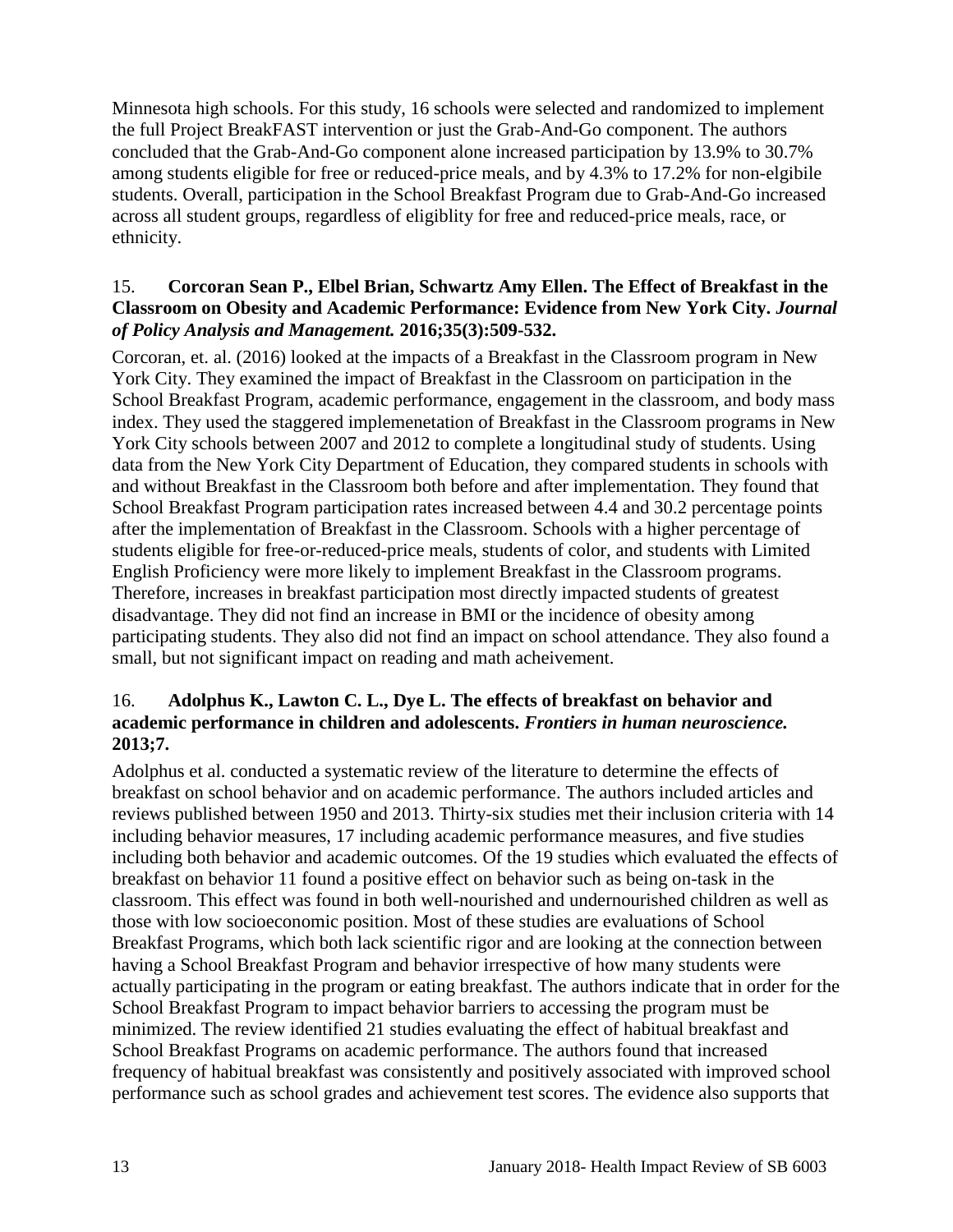School Breakfast Programs have positive effects on school performance, particularly math grades and arithmetic scores. The evidence indicates that these positive effects may be more pronounced in schools with more undernourished children and worse academic outcomes where studies carried out with these populations showed consistent positive effects of breakfast on school performance. The researchers highlight studies which have found School Breakfast Programs to be associated with increased attendance, punctuality, readiness to learn, decreased dropout rates, and better classroom behavior.

#### <span id="page-15-0"></span>17. **Hoyland A., Dye L., Lawton C. L. A systematic review of the effect of breakfast on the cognitive performance of children and adolescents.** *Nutrition research reviews.*  **2009;22(2):220-243.**

Hoyland et al. conducted a systematic review of the literature on the effects of breakfast on cognitive function in children and adolescents. The authors included studies published between 1950 and 2009. Forty-two articles consisting of 45 studies met their inclusion criteria. The authors provided a quality rating score for each study using pre-defined criteria. The researchers conclude that overall the evidence supports that eating breakfast has positive effects on cognitive performance compared to skipping breakfast. This finding was apparent in both acute studies and evaluations of longer-term School Breakfast Programs. They also found that these positive effects were more apparent in nutritionally vulnerable children, indicating that increasing access to breakfast may have a greater positive impact on low-income students. The authors also highlight evidence that School Breakfast Programs are associated with improved attendance and indicate that this may at least partially account for the benefits observed as part of the breakfast programs. They cite studies which found that breakfast was associated with improvements in, for example, memory, fewer errors on attention tasks, achievement tests, math grades, and reading scores. Although there was not complete consensus among the 45 studies, and some publications found no association between breakfast and some measure of cognition, six of the seven highest quality studies (receiving at least a 16 out of 18 possible points for quality), found a positive association between breakfast and at least one measure of cognitive performance. One of the authors of this study was supported by a grant from Kellogg Company UK, which could introduce a conflict of interest. The authors also note that many of the "studies reviewed were sponsored in whole or in part by industry."

### <span id="page-15-1"></span>18. **Mesas A. E., Muñoz-Pareja M., López-García E., et al. Selected eating behaviours and excess body weight: a systematic review.** *Obesity reviews : an official journal of the International Association for the Study of Obesity.* **2012;13(2):106-135.**

Mesas et al. conducted a systematic review of the literature on the connection between skipping breakfast and obesity. They included studies in English, Spanish, and Portuguese that had been published through the end of 2010. The authors excluded studies that only included subjects with excess weight. This exclusion may mask any effects primarily or exclusively impacting individuals with high BMI. The authors identified 63 cross sectional and 10 longitudinal studies that fit their inclusion criteria. Of the publications focusing on children and/or adolescents 35 of the 48 cross sectional studies found that skipping breakfast was associated with overweight or obesity. This association between skipping breakfast and obesity was observed even by studies that controlled for confounding factors. Seven of the longitudinal studies focused on children and/or adolescents and these found conflicting results. In three of these seven studies skipping breakfast was associated with excess weight. The cross-sectional studies on adults were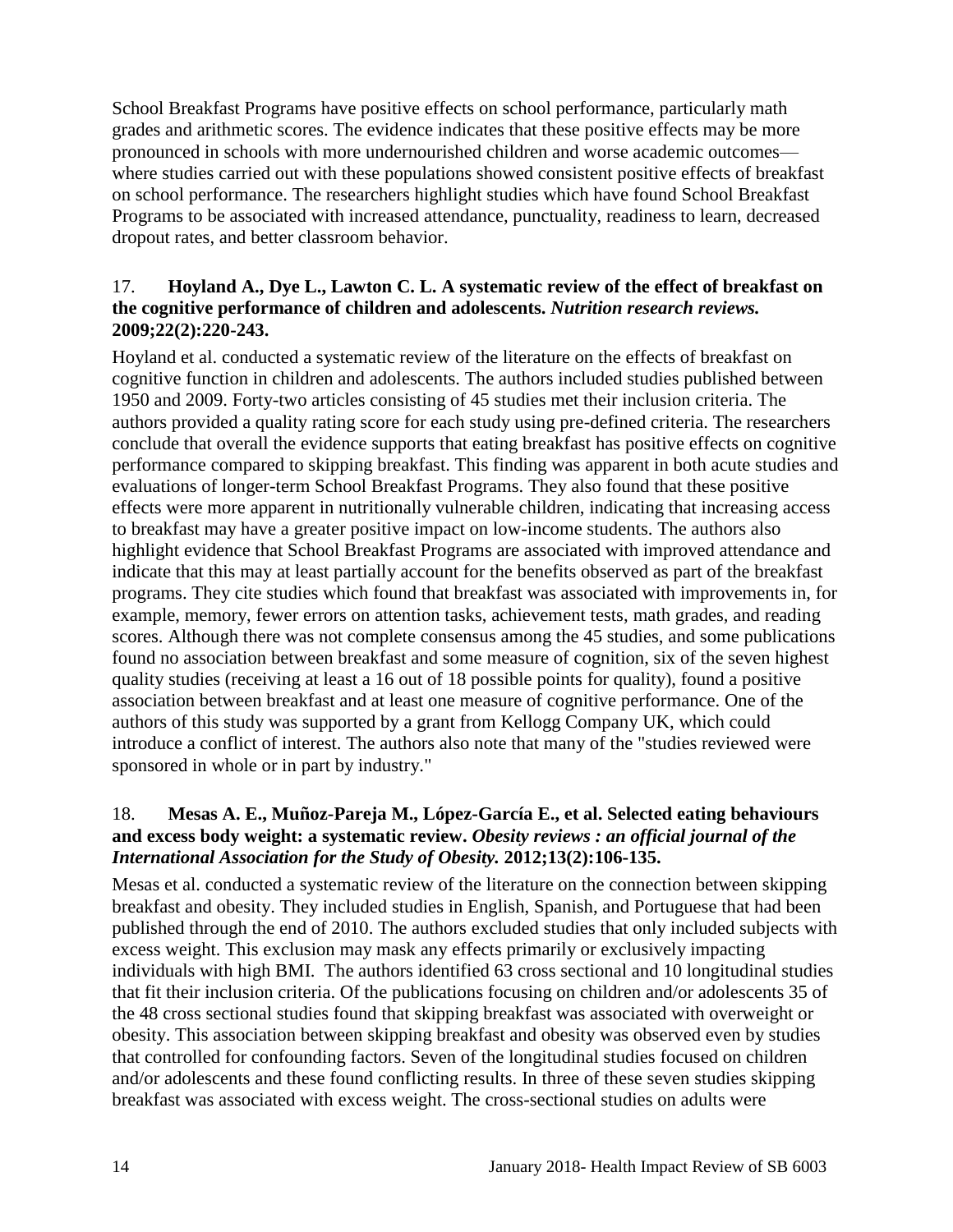conflicting, though a slightly higher percentage of the studies found that skipping breakfast was associated with increased BMI. However, the two longitudinal studies in adults that controlled for confounders (higher quality studies) found that skipping breakfast was associated with an increase in BMI of at least 5% after one year of follow-up.

#### <span id="page-16-1"></span>19. **O'Neil C. E., Nicklas T. A., Fulgoni V. L., et al. Nutrient Intake, Diet Quality, and Weight/Adiposity Parameters in Breakfast Patterns Compared with No Breakfast in Adults: National Health and Nutrition Examination Survey 2001-2008.** *Journal of the Academy of Nutrition and Dietetics.* **2014;114(12):S27-S43.**

O'Neil et al. cite eleven studies in their introduction which indicate that breakfast consumption among adults is associated with improved daily nutrient intake, food group selection, dietary adequacy, diet quality, and intake of micronutrients. The authors also cite evidence that breakfast consumption is associated with positive measures of BMI and cardiovascular risk factors but note that the literature addressing these measures has been inconsistent. O'Neil et al. analyzed 2001-2008 National Health and Nutrition Examination Survey data for respondents 19 years of age or older (N=18,988). They found eleven different meal patterns among respondents. The data indicate that individuals who ate quality breakfasts (e.g. grains, 100% fruit juice, lower-fat milk, whole fruit) had higher daily intakes of nutrients and lower BMI and waist circumference than breakfast skippers. Note that individuals with meal patterns that included, for example, doughnuts, muffins, etc., did not have higher nutrient intake or lower BMI than breakfast skippers. O'Neil was a member of the Kellogg's Breakfast Council at the time this article was written, and publication of this article was supported by an unrestricted education grant from the Kellogg Company, both of which may introduce a conflict of interest.

#### <span id="page-16-2"></span>20. **Smith K. J., Gall S. L., McNaughton S. A., et al. Skipping breakfast: longitudinal associations with cardiometabolic risk factors in the Childhood Determinants of Adult Health Study.** *The American journal of clinical nutrition.* **2010;92(6):1316-1325.**

Smith et al. cite evidence in their introduction that skipping breakfast is associated with a poorer overall diet; lower physical activity levels; higher intakes of fat, cholesterol, and energy; and lower intakes of fiber, vitamins and minerals. The authors conducted a longitudinal cohort study in Australia in order to determine the effects of skipping breakfast in both childhood and adulthood. The national cohort of 9-15 year olds were first surveyed in 1985 (67.5% response rate). Between 2004 and 2006, participants (n=2,248) filled out a questionnaire and just over 1,720 participants had their diet quality assessed, their waists measured, and their fasting blood drawn by researchers. The data indicate that those who skipped breakfast as a child and as an adult had the least healthy eating habits. The authors also found that, after controlling for lifestyle factors, age, sex, and sociodemographic factors, participants who skipped breakfast both as a child and as an adult had significantly larger waist circumferences, higher fasting insulin, higher total cholesterol, and higher low-density lipoproteins (LDL or 'bad') cholesterol than participants who ate breakfast both as a child and in adulthood. Lifetime breakfast skippers had an average waist circumference of 4.63cm larger than their counterparts. This study was partially funded by an unrestricted grant from the Kellogg Company and support from the Kellogg's Corporate Citizenship Fund which has potential to introduce a conflict of interest.

# <span id="page-16-0"></span>21. **VanEenwyk J. Health of Washington State Report: Socioeconomic Position in Washington. Washington State Department of Health; 2014.**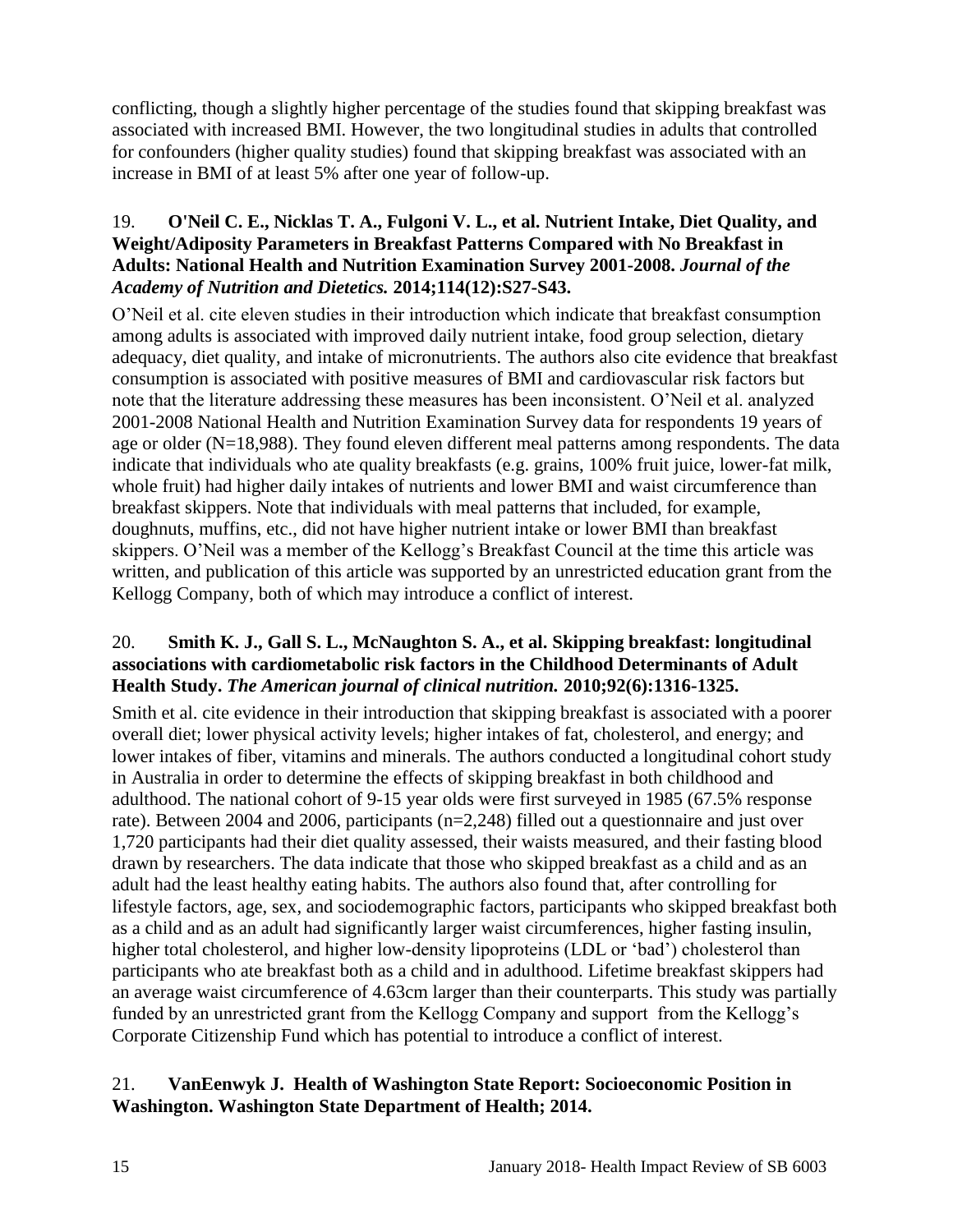VanEenwyk presents data about socioeconomic position in Washington State including differences within the state as well as statewide differences compared to national data. Data indicate that compared to the United States as a whole, fewer Washington residents are living in poverty and a higher percentage of residents ages 25 and older have college degrees. However, these economic resources are not evenly distributed among all Washington residents. Females in Washington were more likely to be living in poverty than males and were also more likely to have lower wages. Further, American Indian and Alaska Native, Hispanic, and black residents had higher percentages of living in poverty and lower median household incomes compared to other groups. Data also indicated that counties in eastern Washington were more likely to have high poverty rates and high rates of unemployment than counties in western Washington.

### 22. **Lucio R, Hunt E, M Bornovalova. Identifying the necessary and sufficient number of risk factors for predicting academic failure.** *Developmental psychology.* **2012;48(2):422- 428.**

Lucio et al. analyzed data from the Educational Longitudinal Study: 2002 which includes a national sample of 14,796 students. The authors used a 5-step process to identify which factors contribute to academic 'failure'—a grade point average (GPA) of less than 2.0 which is the minimum GPA needed to graduate from high school. They found that a number of academic outcomes impact a student's GPA and therefore their ability to attain a high school diploma. Many of these are academic outcomes that other research has found to be impacted by skipping breakfast such as academic engagement, grade retention, and behavior among students. The authors also found that the odds of passing decreased with each additional risk factor: "For each risk factor that is added, there is a 47% increased likelihood of failing."

#### 23. **Melby J. N., Conger R. D., Fang S. A., et al. Adolescent family experiences and educational attainment during early adulthood.** *Developmental psychology.*  **2008;44(6):1519-1536.**

Melby et al. analyzed data from a longitudinal study of two-biological-parent intact families in Iowa. They had a sample size of 451 families. The researchers conducted modeling to determine what factors impact educational attainment and found level of academic engagement was strongly correlated with later educational attainment.

# 24. **Ou Suh-Ruu, Reynolds Arthur J. Predictors of educational attainment in the Chicago Longitudinal Study.** *School Psychology Quarterly.* **2008;23(2):199-229.**

Ou and Reynolds analyzed data from the Chicago Longitudinal Study, using a sample size of 1,286 youth in order to investigate predictors of high school completion and total educational attainment. They found that, among other factors, school absences, grade retention, and youth's educational expectations all influenced educational attainment.

# 25. **Winding T. N., Nohr E. A., Labriola M., et al. Personal predictors of educational attainment after compulsory school: influence of measures of vulnerability, health, and school performance.** *Scandinavian journal of public health.* **2013;41(1):92-101.**

Winding et al. analyzed data from a 2004 questionnaire completed by a cohort of adolescents born in 1989 (n=3053) in Denmark (83% response rate) and linked 2010 educational attainment data from Statistics Denmark. This allowed for a follow-up of 6.5 years. The authors found that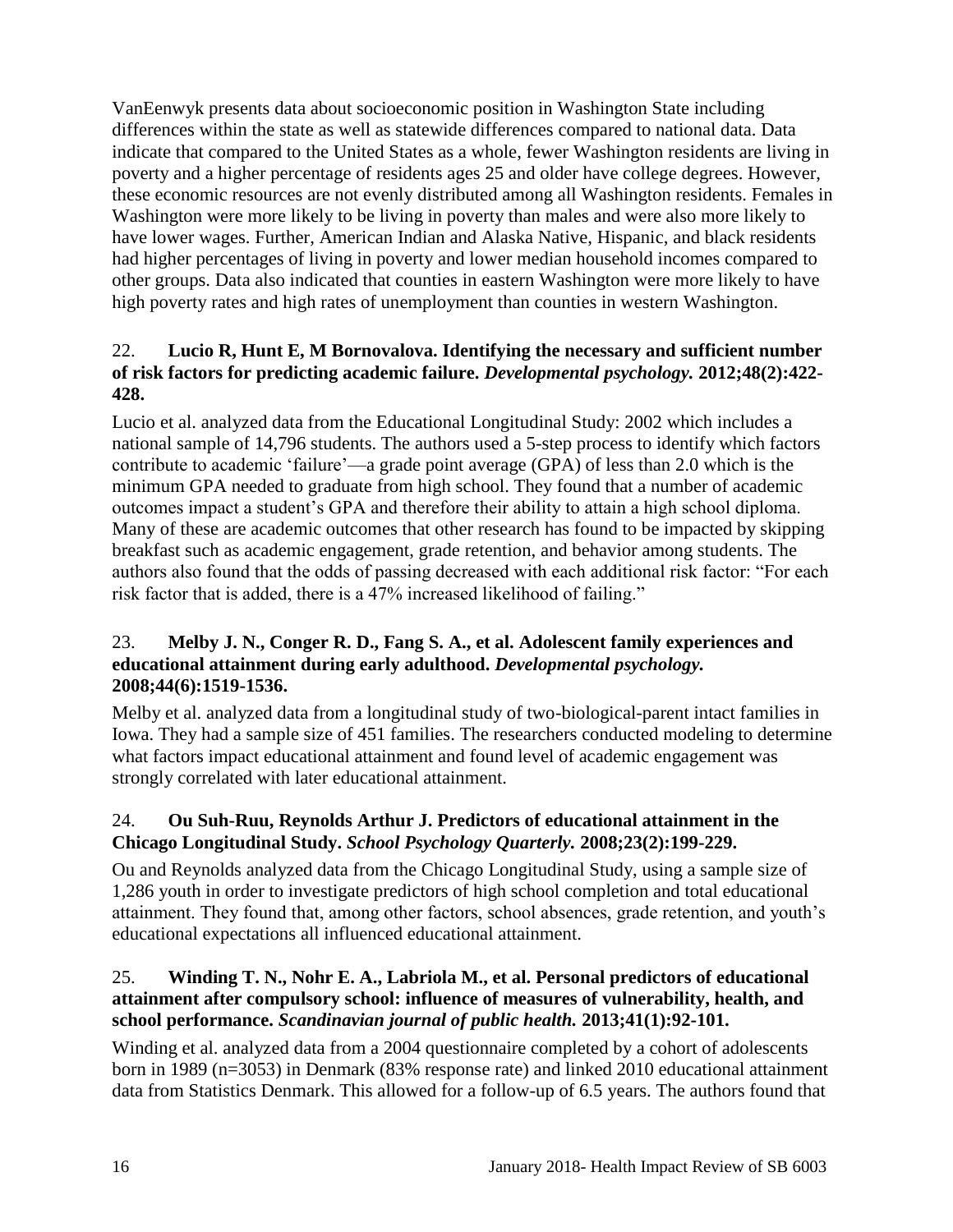low grades during primary school was predictive of not having completed a secondary education by age 20/21 (odds ratios between 1.7 and 2.5). For students with low math grades this association was even stronger. The authors cite two additional studies which have also found an association between school performance and later educational attainment.

# <span id="page-18-1"></span>26. **Health of Washington State: Mental Health. Washington State Department of Health; 2008.**

Washington Behavioral Risk Factor Surveillance System (BRFSS) data from 2004-2006 indicate that American Indians and Alaska Natives and non-Hispanic black individuals reported significantly higher rates of poor mental health compared to other groups. These relationships persisted after adjusting for additional factors such as age, income, and education. Washington BRFSS data also show an association between lower annual household income and poor mental health, a relationship that was also shown with education. It is well understood that mental health is also closely related to other areas such as employment opportunities, physical health, substance abuse. This report also highlights a Washington state study from 2002 that reveal that 16% of individuals in the state who were receiving publicly funded mental health services had at least one felony conviction, a rate over twice that of the general population.

# <span id="page-18-0"></span>27. **Centers for Disease Control and Prevention. Behavioral Risk Factor Surveillance System Prevalence And Trends Data: Washington-2014. 2014; Available at: [http://apps.nccd.cdc.gov/brfss/page.asp?cat=XX&yr=2014&state=WA#XX.](http://apps.nccd.cdc.gov/brfss/page.asp?cat=XX&yr=2014&state=WA#XX) Accessed August 16, 2016.**

Behavioral Risk Factor Surveillance System (BRFSS) 2014 data from Washington state show significant correlations between lower income and a number of health indicators including: worse overall self-reported health, depression, asthma, arthritis, stroke, oral health, tobacco use, women's health indicators, health screening rates, physical activity, and diabetes. Data also show that as educational attainment increases income level also increases.

# <span id="page-18-2"></span>28. **Christensen Trevor, Weisser Justin. Health of Washington State Report: Tobacco Use. Washington State Department of Health; 2015.**

Christensen et al. report Washington state Behavioral Risk Factor Surveillance System (BRFSS) data from 2012 to 2014 indicate that prevalence of smoking decreases as income and levels of education increase. Further, American Indians and Alaska Natives (AI/AN) and Native Hawaiian/Other Pacific Islander populations have significantly higher smoking rates than white, black, Hispanic, and Asian populations.

### 29. **Kandel Denise B., Griesler Pamela C., Schaffran Christine. Educational attainment and smoking among women: Risk factors and consequences for offspring.** *Drug and Alcohol Dependence.* **2009;104:S24-S33.**

Researchers examined United States data from four national data sets and found that, among women, lower levels of education are associated with greater risk of being a current smoker, smoking daily, smoking heavily, being nicotine dependent, starting to smoke at an early age, having higher levels of circulating cotinine (a metabolite of nicotine) per cigarettes smoked, and continuing to smoke in pregnancy. In addition, lower levels of maternal education were linked to increased risk of antisocial behavior among offspring.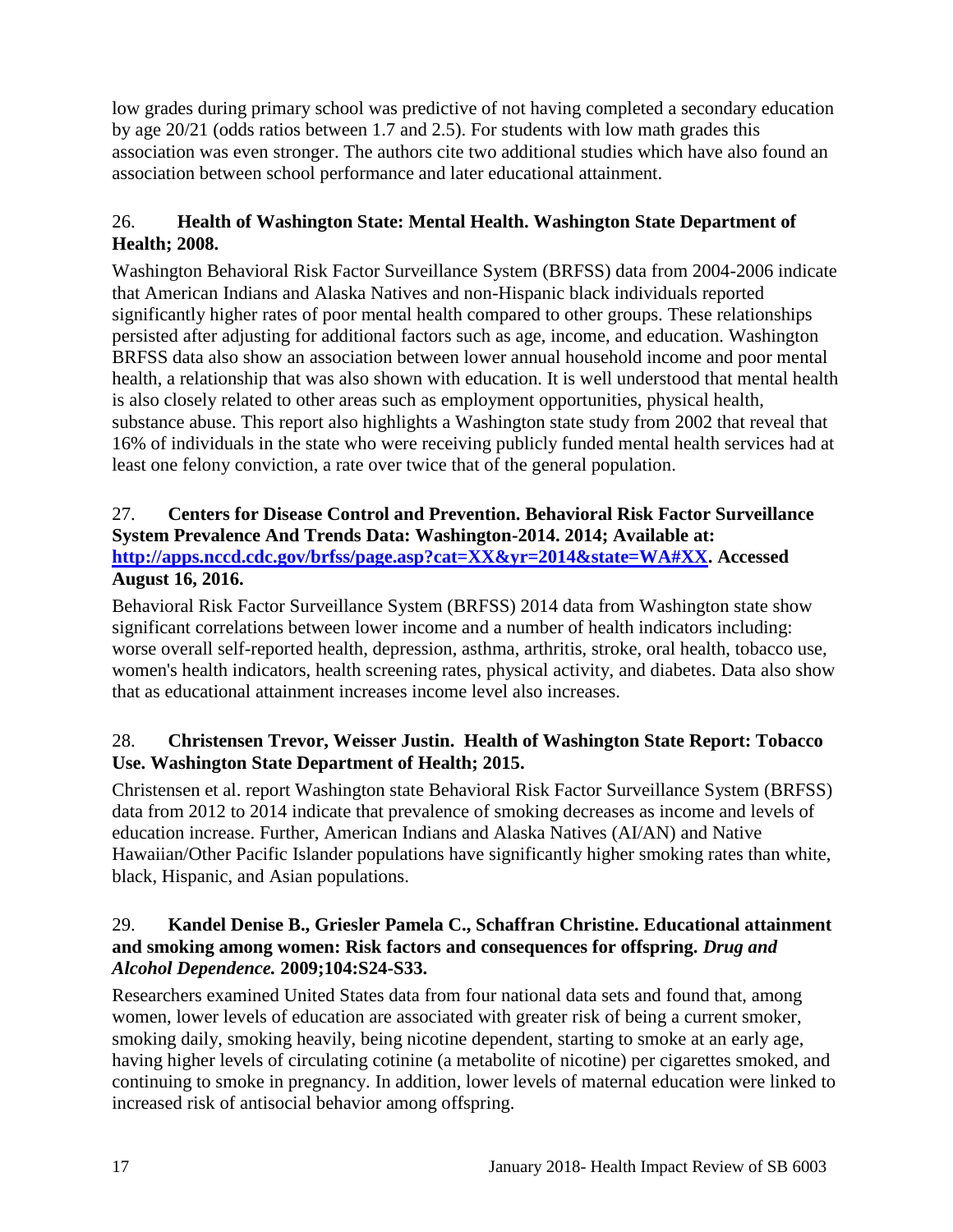# <span id="page-19-0"></span>30. **Kemple Angela. Health of Washington State Report: Diabetes. Washington State Department of Health; 2016.**

Kemple presents data from Washington regarding diabetes in the state. Washington data from the Behavioral Risk Factor Surveillance System (BRFSS) from 2012-2014 show that among adults, the percentage of persons with diabetes increased as household income decreased. This relationship was also true for education. Further, BRFSS data also show that age-adjusted diabetes prevalence is highest among those who are Hispanic, American Indian/Alaska Native, and black.

# 31. **McCarty C. A., Mason W. A., Kosterman R., et al. Adolescent school failure predicts later depression among girls.** *Journal of Adolescent Health.* **2008;43(2):180-187.**

McCarty et al. conducted a prospective longitudinal cohort study with a sample of 808 youth followed from ages 10 to 21. The researchers discovered that adolescent school 'failure' (meaning being suspended, expelled, or dropping out of high school early) predisposed girls to depression in early adulthood.

# 32. **McLaren L. Socioeconomic status and obesity.** *Epidemiologic reviews.* **2007;29:29- 48.**

McLaren et al. conducted a meta-analysis exploring the relationship between obesity and SES among adults. A total of 333 studies published internationally met the inclusion criteria. In highly developed countries, the majority of the studies found higher body weights among women with lower education attainment. Nearly 50% of the studies in highly developed countries found the same relationship for men.

# 33. **Mersky JP, AJ Reynolds. Educational success and adult health: Findings from the Chicago longitudinal study.** *Prevention Science.* **2009;10(2):175-195.**

Mersky and Reynolds analyzed data from a Chicago prospective cohort study that followed 1,539 individuals. Results indicate that high school completion was significantly and inversely associated with tobacco smoking, frequent substance use, depression, and no health insurance coverage. In addition, middle school reading performance was inversely related to depression and student's expectation to attend college was negatively associated with frequent drug use.

# 34. **Mezuk B, Eaton WW, Golden SH, et al. The influence of educational attainment on depression and risk of type 2 diabetes.** *American journal of public health.* **2011;98(8):1480.**

Researchers analyzed adult survey data collected in the Baltimore Epidemiological Catchment Area and then conducted follow-up interviews with the survey cohort. Mezuk et al. found a statistically significant association between type 2 diabetes and lower educational attainment. In addition, the data indicate that depression was associated with type 2 diabetes, but each year of education attained decreased the risk of type 2 diabetes for those experiencing depression.

# <span id="page-19-1"></span>35. **Poel A. Health of Washington State Report: Mortality and Life Expectancy. Data Update 2015. Washington State Department of Health; 2015.**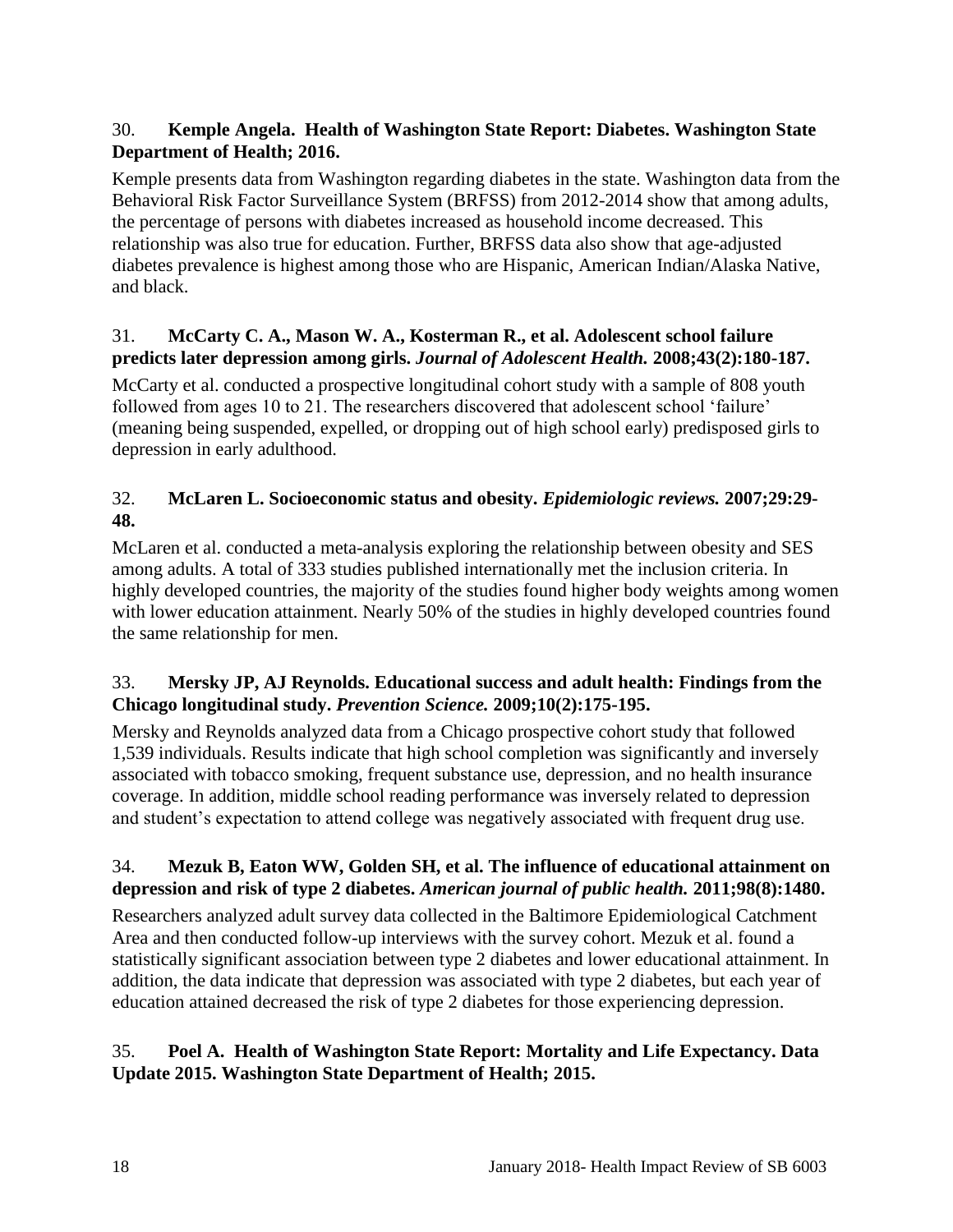Poel presents Washington state data on mortality and life expectancy. The data show that ageadjusted death rates were higher in Washington census tracks with higher poverty rates. The state data also show that American Indian/Alaska Natives, Native Hawaiian/Other Pacific Islanders, and black residents had the highest age-adjusted death rate and shortest life expectancy at birth compared to other groups in the state.

# <span id="page-20-1"></span>36. **Serafin M. Health of Washington State Report: Self-reported Health Status. Data Update 2016. Washington State Department of Health; 2016.**

Serafin presents data from Washington state on self-reported health status. The data show that after accounting for age, education, race and ethnicity, household income was a strong predictor of self-reported health status. Health status varied by race and ethnicity, with close to 35% of Hispanics, 30% of American Indian/Alaska Natives, and 20% of Native Hawaiian/Other Pacific Islanders reporting fair or poor health. Washington Behavioral Risk Factor Surveillance System (BRFSS) data from 2012-2014 also show that education was a strong predictor of self-reported fair or poor health after adjusting for age.

### 37. **Skodova Z., Nagyova I., van Dijk J. P., et al. Socioeconomic differences in psychosocial factors contributing to coronary heart disease: a review.** *Journal of clinical psychology in medical settings.* **2008;15(3):204-213.**

Skodova et al. conducted a meta-analysis of the literature addressing the relationships between SES, coronary heart disease (CHD), and psychosocial factors contributing to coronary heart disease. Researchers identified 12 studies that met their inclusion criteria. They found that higher levels of education are associated with lower rates of CHD, and that decreasing education is associated with factors that are linked to CHD such as depression, anxiety, hostility, and a lack of social supports.

# 38. **Steptoe A., Hamer M., Butcher L., et al. Educational attainment but not measures of current socioeconomic circumstances are associated with leukocyte telomere length in healthy older men and women.** *Brain, behavior, and immunity.* **2011;25(7):1292-1298.**

Steptoe et al. analyzed data collected from 543 male and female London-based civil servants of white European origin. All participants were between the ages of 53 and 76 and healthy. Researchers looked at blood samples to determine telomere length and telomerase activity. Telomere shortening is associated with aging. Short telomeres are also associated with increased risk of premature heart attack and mortality. Researchers found that lower educational attainment was associated with shorter telomere length after controlling for biological and behavioral covariates. This association remained significant even after adjusting for current SES. Researchers speculated that low educational attainment may be an indicator of long-term lower SES, and may be associated with accumulated stress resulting in telomere shortening. They also postulate that education may promote problem-solving skills leading to reduced responses to stress, thereby impacting aging.

<span id="page-20-0"></span>39. **Bureau of Labor Statistics website. Employment projections: Earnings and unemployment rates by educational attainment. Last Updated March 15, 2016; Available at: [http://www.bls.gov/emp/ep\\_chart\\_001.htm.](http://www.bls.gov/emp/ep_chart_001.htm) Accessed November 1, 2016.**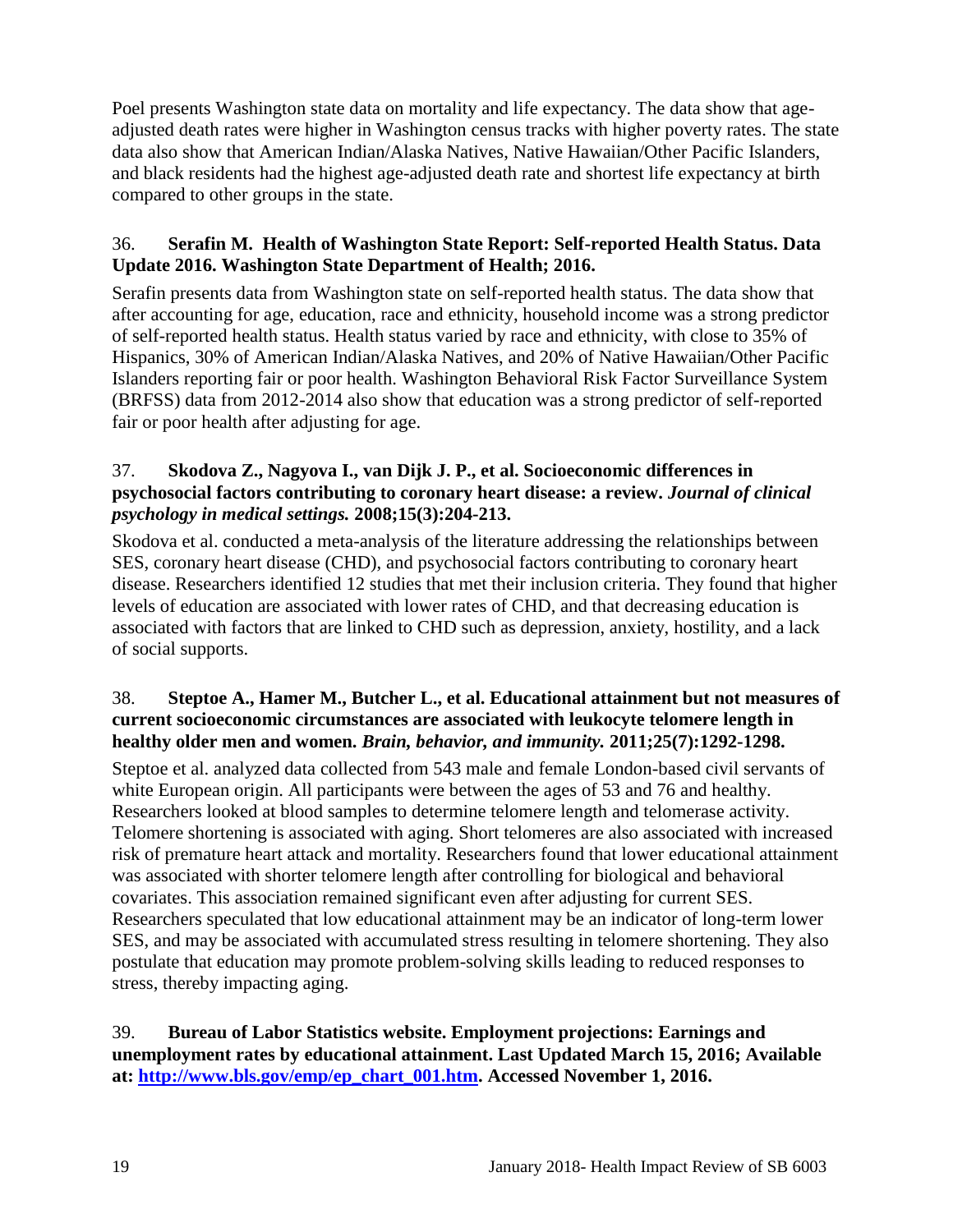National data from 2015 indicate that as educational attainment increases median weekly earnings also increase and unemployment rates decrease.

# <span id="page-21-0"></span>40. **Ellings Amy. Health of Washington State Report: Obesity and Overweight. Washington State Department of Health; 2015.**

Ellings reports Washington state Behavioral Risk Factor Surveillance System (BRFSS) data from 2002-2014, which shows that obesity rates are the highest among low income families and that as income increases, rates of obesity decrease. Further, individuals that graduated college or attended some college had lower rates of obesity than those who had a high school education or less. Black, American Indian and Alaska Native, and Hispanic Washington residents had higher rates of obesity even after accounting for gender, income, education, and age.

# 41. **Paul Karsten I., Moser Klaus. Unemployment impairs mental health: Metaanalyses.** *Journal of Vocational Behavior.* **2009;74(3):264-282.**

Paul et al. conducted a meta-analysis of 237 cross-sectional and 87 longitudinal studies that examined the relationship between mental health and unemployment. The meta-analysis of cross-sectional data revealed that unemployed persons showed significantly more symptoms of distress and impaired well-being than did employed persons. The meta-analyses of longitudinal studies and natural experiments supported the concept that unemployment is not only correlated to distress but also causes it.

# 42. **Ponnet K. Financial stress, parent functioning and adolescent problem behavior: an actor-partner interdependence approach to family stress processes in low-, middle-, and high-income families.** *Journal of youth and adolescence.* **2014;43(10):1752-1769.**

Ponnet cites extensive evidence on the relationship between financial hardship and emotional problems among youth and adults, family conflict, problem behavior among adolescents, and psychological distress. The author analyzed data from a subsample of two-parent families with children between 11 and 17 years of age from the Relationship between Mothers, Fathers and Children study drawn from the Dutch-speaking part of Belgium ( $n= 1,596$  individuals from 798 families). Analysis showed that parents in low-income groups had significantly more financial stress than those in middle-income and high-income groups. The author found that the association between financial stress and problem behavior in adolescents is mediated by depressive symptoms, interparental conflict, and positive parenting. They also found that financial stress had more detrimental impacts on depressive feelings for mothers with low incomes than for those with higher incomes.

# <span id="page-21-1"></span>43. **Prause J., Dooley D., Huh J. Income volatility and psychological depression.**  *American journal of community psychology.* **2009;43(1-2):57-70.**

Prause et al. analyzed a sample ( $n = 4,493$ ) from the National Longitudinal Survey of Youth. Researchers found that income volatility was significantly associated with depression; and downward volatility (frequent losses in income) was significantly associated with depression even after controlling for baseline depression. High income appeared to act as a buffer, so those with lower incomes were more vulnerable to the adverse effects of downward volatility.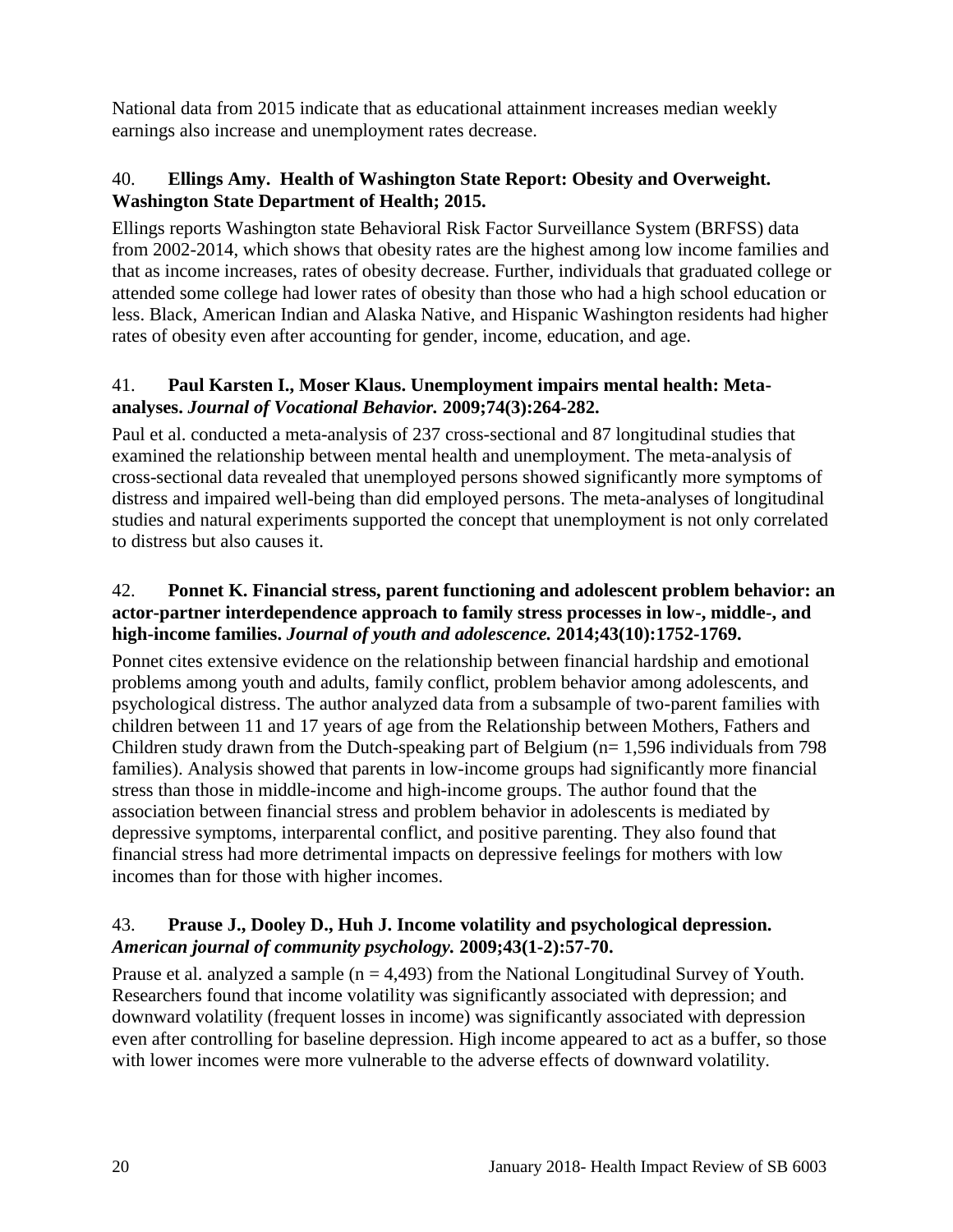### 44. **Spencer N., Thanh T. M., Louise S. Low income/socio-economic status in early childhood and physical health in later childhood/adolescence: a systematic review.**  *Maternal and child health journal.* **2013;17(3):424-431.**

Spencer et al. conducted a meta-analysis of studies examining the relationship between low socioeconomic status in the first five years of life and physical health outcomes in later childhood and adolescence. Nine studies met the researchers' strict inclusion criteria. The studies indicated significant associations between early childhood low-income status and a number of adverse health outcomes including: activity-limiting illness, parent-reported poor health status, acute and recurrent infections, increasing body mass index (BMI), dental caries, and higher rates of hospitalization.

#### <span id="page-22-1"></span>45. **Subramanyam M., Kawachi I., Berkman L., et al. Relative deprivation in income and self-rated health in the United States.** *Social science & medicine.* **2009;69(3):327-334.**

Subramanyam et al. analyzed data from the 2002, 2004, and 2006 Current Population Surveys conducted by the United States Census Bureau. Researchers found that individuals from the lowest income category were over five times more likely to report being in poor health than participants from the highest income category. In addition, they found that relative deprivation (the differences in incomes between an individual and others who have higher incomes than that individual [one measure of income inequality]) appeared to explain a large part of this association.

# <span id="page-22-0"></span>46. **Child Weight and Physical Activity. Washington State Department of Health; 2013.**

The authors present Washington state data on child weight and physical activity. The data show that in 2012, around 10% of Washington students in grades 8, 10, and 12 were obese and another 13-14% were overweight. Among 10th grade students, American Indian/Alaska Natives, Blacks, Hispanics, and Pacific Islanders were more likely than their white counterparts to be overweight or obese. Nationally, the authors indicate that the percentage of children and adolescents who were defined as overweight has doubled since the early 1970's and in 2012, around 42% of Washington students in grades 8, 10, and 12 reported that they were trying to lose weight.

# 47. **Food Research & Action Center. Relationship Between Poverty and Obesity. 2015; Available at: [http://frac.org/initiatives/hunger-and-obesity/are-low-income-people-at](http://frac.org/initiatives/hunger-and-obesity/are-low-income-people-at-greater-risk-for-overweight-or-obesity/)[greater-risk-for-overweight-or-obesity/.](http://frac.org/initiatives/hunger-and-obesity/are-low-income-people-at-greater-risk-for-overweight-or-obesity/) Accessed November 14, 2016.**

Overview of studies from the United States that present research on the relationship between obesity and poverty. Provides relevant study conclusions for both adult and child populations.

# 48. **Ebbeling Cara B., Pawlak Dorota B., Ludwig David S. Childhood obesity: publichealth crisis, common sense cure.** *The Lancet.* **2002;360(9331):473-482.**

Ebbeling et al. present a global literature review on the scope of the childhood obesity problem and developments in the establishment of a cause, prevention, and treatment for obesity. Rates of childhood obesity have grown across the globe, with a nearly 2 to 3 fold increase in the rates in the United States over the last 25 years. Most relevant to this review, the authors examined extensive literature that demonstrates the association between childhood obesity and hypertension, high blood lipids, chronic inflammation, increased blood clotting tendency,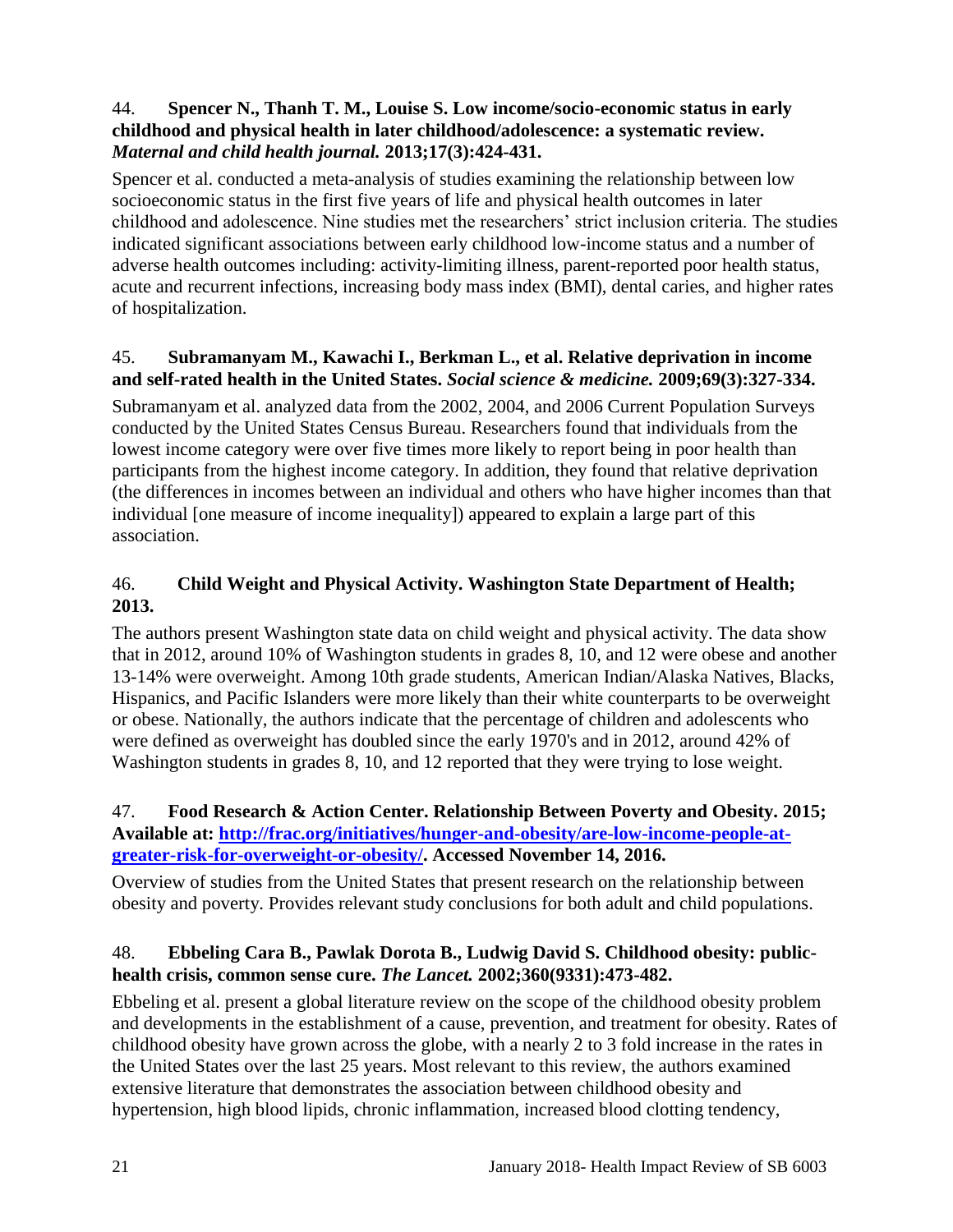endothelial dysfunction, hyperinsulinaemia, sleep apnea, asthma, and type 2 diabetes. Further, type 2 diabetes presents additional risks such as heart disease, stroke, kidney failure, and blindness. In addition to the physical health risks from childhood obesity, many studies have indicated substantial psychosocial consequences such as negative self-image and stereotyping. The authors note that Black and Hispanic youth in the United States are at a greater risk for type 2 diabetes and cardiovascular disease than their white counterparts.

#### 49. **Jay Shubrook Jr. Childhood Obesity and the Risk of Diabetes in Minority Populations American Osteopathic Association Health Watch; 2011.**

Shubrook presents data on childhood obesity and diabetes among children in the United States. Data shows that childhood obesity increases the risk of adult obesity with estimates indicating that obese children as young as age 6 have a 50% chance of being obese as an adult. Further data indicates that childhood obesity increases the risk of coronary heart disease and mortality as an adult. Data from the National Health and Nutrition Examination Survey (NHANES) show that Hispanic and non-Hispanic black children have the highest rates for childhood obesity in the United States. There also appears to be a disproportionately higher incidence of type 2 diabetes among minority children with the highest incidence found among Navajo Indian females (38.42 cases per 100,000 people compared to 3.7 cases per 100,000 white females). Shubrook concludes that the burden of obesity is of great concern, particularly among minority populations in the U.S. and this increased risk needs to be acknowledged in order to address the problem effectively.

### <span id="page-23-0"></span>50. **Ritchie L. D., Rosen N. J., Fenton K., et al. School Breakfast Policy Is Associated with Dietary Intake of Fourth- and Fifth-Grade Students.** *J Acad Nutr Diet.*  **2016;116(3):449-457.**

In response to recent concerns that Breakfast in the Classroom programs may increase the risk of excessive energy intake and weight gain, Ritchie et.al. (2016) looked at energy intake and diet quality for fourth-grade students in schools in California with alternative breakfast program policies. They compared energy intake and diet quality of fourth-grade students that do not eat breakfast, that eat breakfast either at home or at school, and that eat two breakfasts (at home and at school). Of the 43 schools they evaluated, 20 served breakfast in the cafeteria before school, 17 has Breakfast in the Classroom programs, and 6 had "Second Chance" breakfast programs which offered breakfast in the cafeteria during the first recess break. The authors concluded that Breakfast in the Classroom programs were associated with more students eating breakfast and more students eating two breakfasts (one at home and one at school). However, these students did not have higher mean energy intakes or higher daily energy intakes than other students. In addition, students participating in the Breakfast in the Classroom program had an overall higher dietary quality than students in other groups. Overall, the authors concluded that there was no evidience to support the concern that students participating in Breakfast in the Classroom consume excess calories.

#### <span id="page-23-1"></span>51. **Wang S., Schwartz M. B., Shebl F. M., et al. School breakfast and body mass index: a longitudinal observational study of middle school students.** *Pediatr Obes.* **2017;12(3):213- 220.**